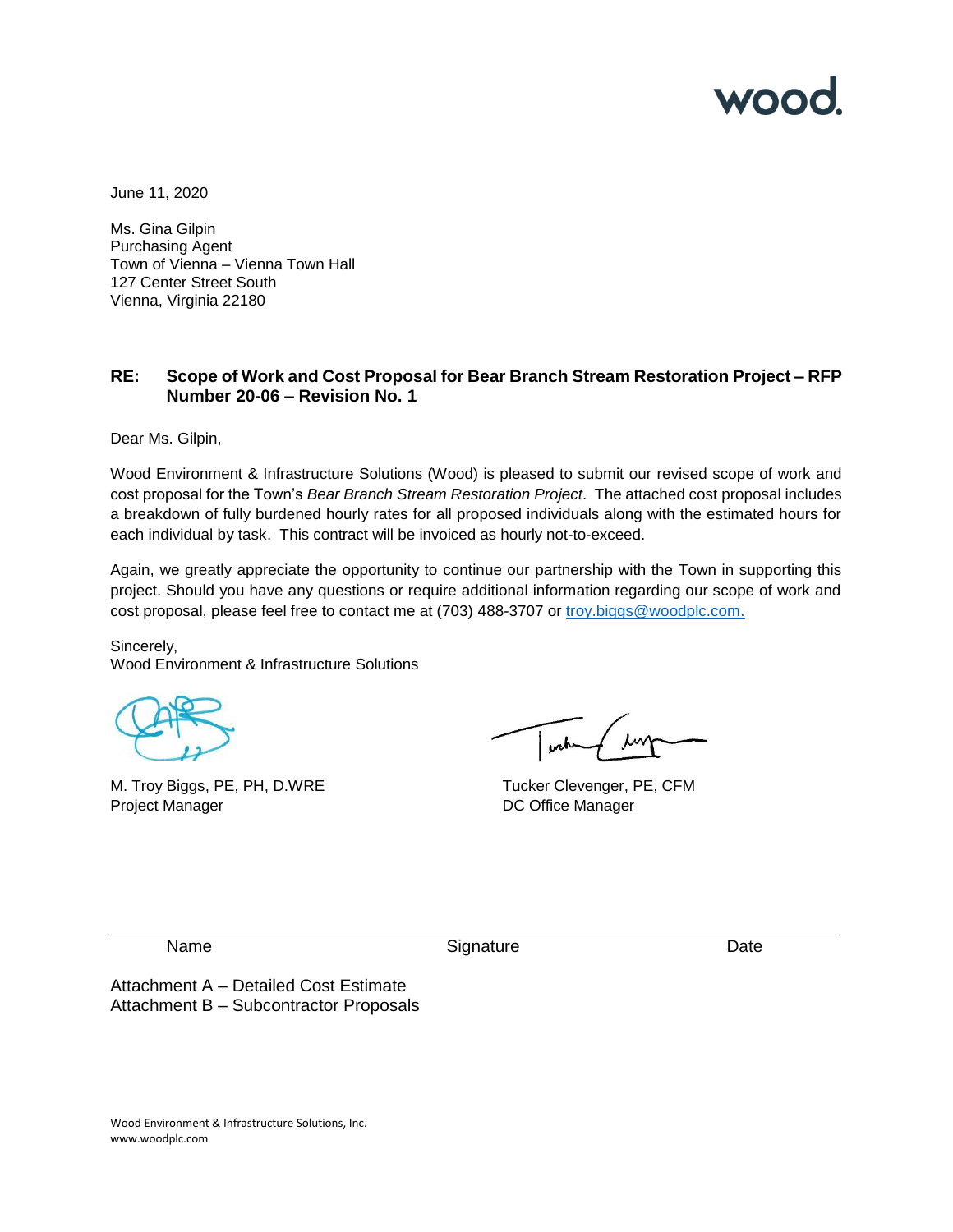# $\sqrt{2}$

## **BEAR BRANCH STREAM RESTORATION**

## PROPOSED SCOPE OF SERVICES

## **A. GEOMORPHIC ASSESSMENT**

## PROPOSED SUBTASKS

The geomorphic/stream assessment will include the following items, to be performed sequentially:

- ▶ Watershed Assessment
- ▶ Geomorphic Channel Assessment / Hydrologic Comparison
- **Detailed Stream Characterization**
- ▶ Riparian Buffer Assessment
- Assessment of Stable Reaches Along Bear Branch

## **Watershed Assessment**

Wood will review the Accotink Creek Watershed Study and obtain existing readily available mapping data that will be used to assess historical, present, and planned land use practices and their impact on the morphology of Bear Branch. This data will also be used to develop a clear understanding of watershed history and its influence on the hydrologic characteristics of Bear Branch. Such an understanding is necessary to determine restoration potential for the subject corridor. The data reviewed could include any of the following depending on availability from the Town:

- ▶ Climatic data
- ▶ Aerial photographs (recent and historical)
- $\blacktriangleright$  Site photographs
- **Topographical map of the watershed**
- ▶ Land use and land cover maps
- **Historical documents describing past land use** activities
- Geology
- Soils
- Personal interviews to determine past stream conditions, channel and floodplain alterations, and land use activities
- Major development plans for the watershed upstream of the project
- **Basin hydrology**
- Water quality data including information on point source and non-point source pollutants and stormwater outfalls

Wood will verify existing watershed boundaries and sub-watershed boundaries to the project area. All of the collected information will be reviewed to develop an initial understanding of why certain reaches are unstable.

## **Geomorphic Channel Assessment/Hydrologic Comparison**

Urban systems such as Bear Branch are supply-limited systems. The watershed has been built out, and sediment coming from colluvium and alluvium from ephemeral streams has been replaced with parking lots and storm sewers. This man-man landscape delivers smaller gravel, sands, and salts from road operations and construction. The primary source of moving sediment in these systems is local bank erosion. When this erosion is corrected through restoration, the amount of sediment delivered downstream is drastically reduced.

Degraded urban streams are out of equilibrium. Due to incision and disconnection from the floodplain, the bankfull discharge or "channel filling discharge" does not necessarily correlate well with the effective discharge, or discharge responsible for moving the most sediment over time. Urban streams have such a high degree of instability that there are usually limited physical indicators present to establish a bankfull stage for the project stream reach.

Wood will identify and validate bankfull stage/channel filling stage indicators for the project stream reach prior to completing the morphological survey. The stage validation will be accomplished through an analysis and comparison of field identified indicators within the reach and output from hydraulic computations. Investigation of the inner berm features located along the incised channel will help determine the design discharge to be used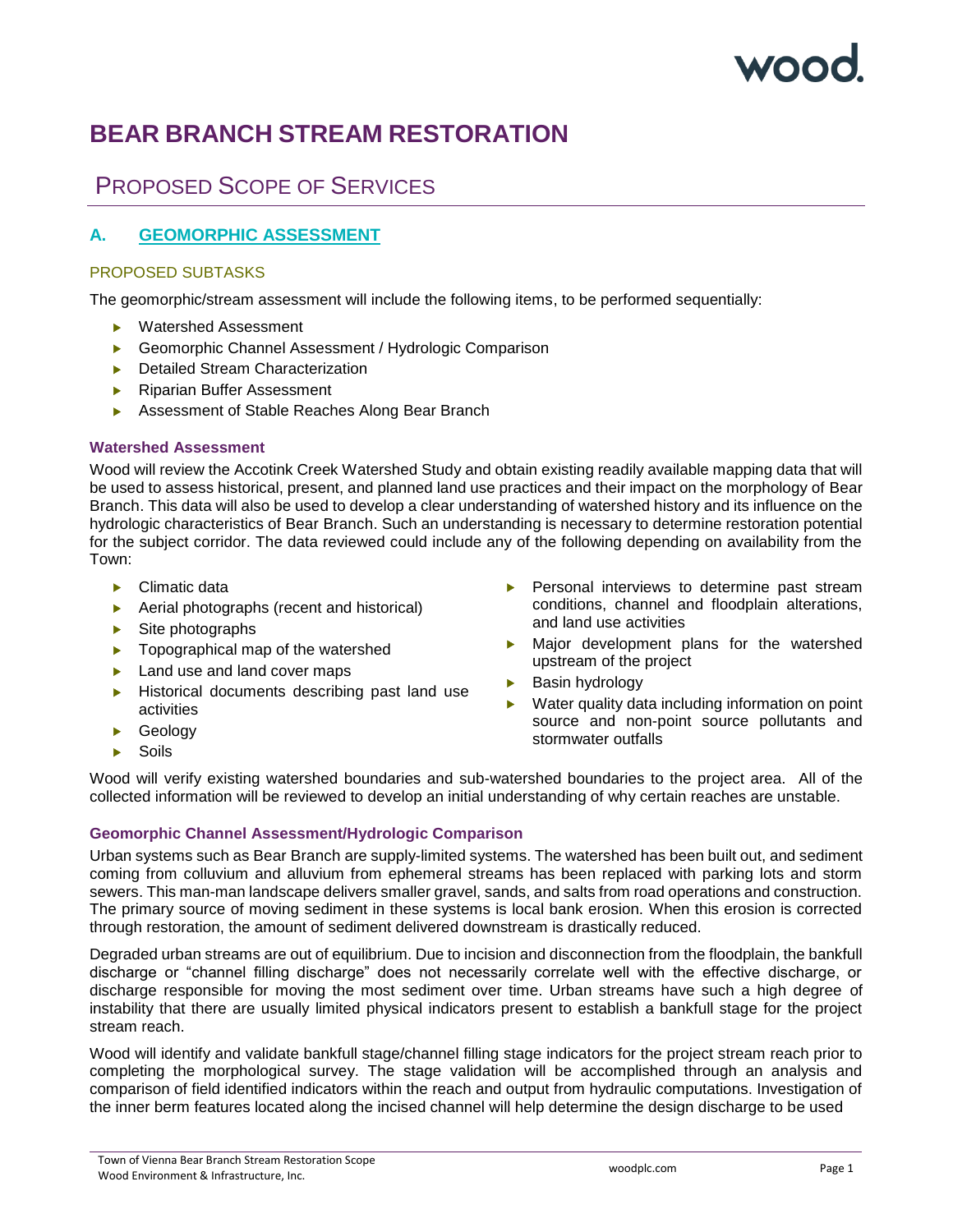for sizing the channel. Wood will conduct a hydrologic analysis to determine the channel filling (bankfull) discharge for the site. The analysis will be performed considering regional curve data, USGS gage data (where available) and special geological considerations that may alter expected runoff at the site.

In order to determine discharge values for the project area along Bear Branch where applicable, Wood will compare information from the Difficult Run Watershed Study along with urban regression equations based on United States Geological Survey Water-Supply Paper 2207, streamflow data from a surrounding USGS gaged site, and any FEMA effective discharges (if available). These comparisons will allow Wood to determine design discharges for higher return intervals (i.e. 100-yr discharge) as well as for lower more frequent discharges which will aid in sizing the channel.

## Deliverable:

▪ A one page or less technical memo will be submitted to the Town summarizing the results of the discharge values based on the USGS Water-Supply Paper 2207.

## **Detailed Stream Characterization**

Once the geomorphic map is completed, Wood will survey stream morphological character in detail within the project limits. The detailed survey will only be conducted on selected representative reaches identified during the development of the geomorphic map.

The detailed stream survey will describe the existing morphological character of the stream within the project limits. The Rosgen Stream Classification system will be used to describe the morphological character of the surveyed streams. The Stream Channel Classification (Level II) will be completed for each representative reach and the following data will be collected:

- $\blacktriangleright$  Bankfull/channel filling dimensions
- Plan-form dimensions
- Longitudinal facet profile
- ▶ Channel substrates

Flood-prone dimensions

The reach-wide pebble count procedure (developed by Wolman, 1954 and modified by Rosgen, 1996) will be used to determine the composition of the streambed for stream classification purposes. Channel substrate material will be selected and measured in accordance with the procedure. After counts and tallies are complete, the data will be plotted by size class and frequency. In order to further characterize the upstream sediment supply, Wood will perform pebble counts and bar sampling of both the channel substrate and bank material to develop an understanding of sediment processes through the project reach. The upstream and downstream reach sediment deposition conditions will be used to assess the current sediment transport capacity and equilibrium conditions.

## Deliverables:

- **Stream Channel Classification**
- Pebble Count Form and Plot

## **Riparian Buffer Assessment**

Wood will perform a riparian buffer assessment, to include visual reconnaissance of the plant communities occurring within the riparian area of the stream reach. Information on plant species composition and areal cover, by strata (canopy, shrub, and ground story), will be recorded for each plant community. Additional information to be recorded will include presence and cover of nuisance plant species and occurrences (areas) of vegetative/ground disturbance. Photographic documentation of existing site conditions will be obtained.

## Deliverable:

▪ A brief memorandum (3-page maximum) on the results of the riparian buffer assessment, along with a photographic log, will be provided to the client.

## **Assessment of Stable Reaches along Bear Branch**

Wood will walk upstream and downstream of the reach in order to field verify and locate stable geomorphic sections along Bear Branch. Wood will survey cross sections and slopes and perform pebble counts along the stable reach. These stable cross sections will be modeled (at a section model using Manning's equation) and velocity, shear stress, and stream power for infrequent higher discharges will be determined along with the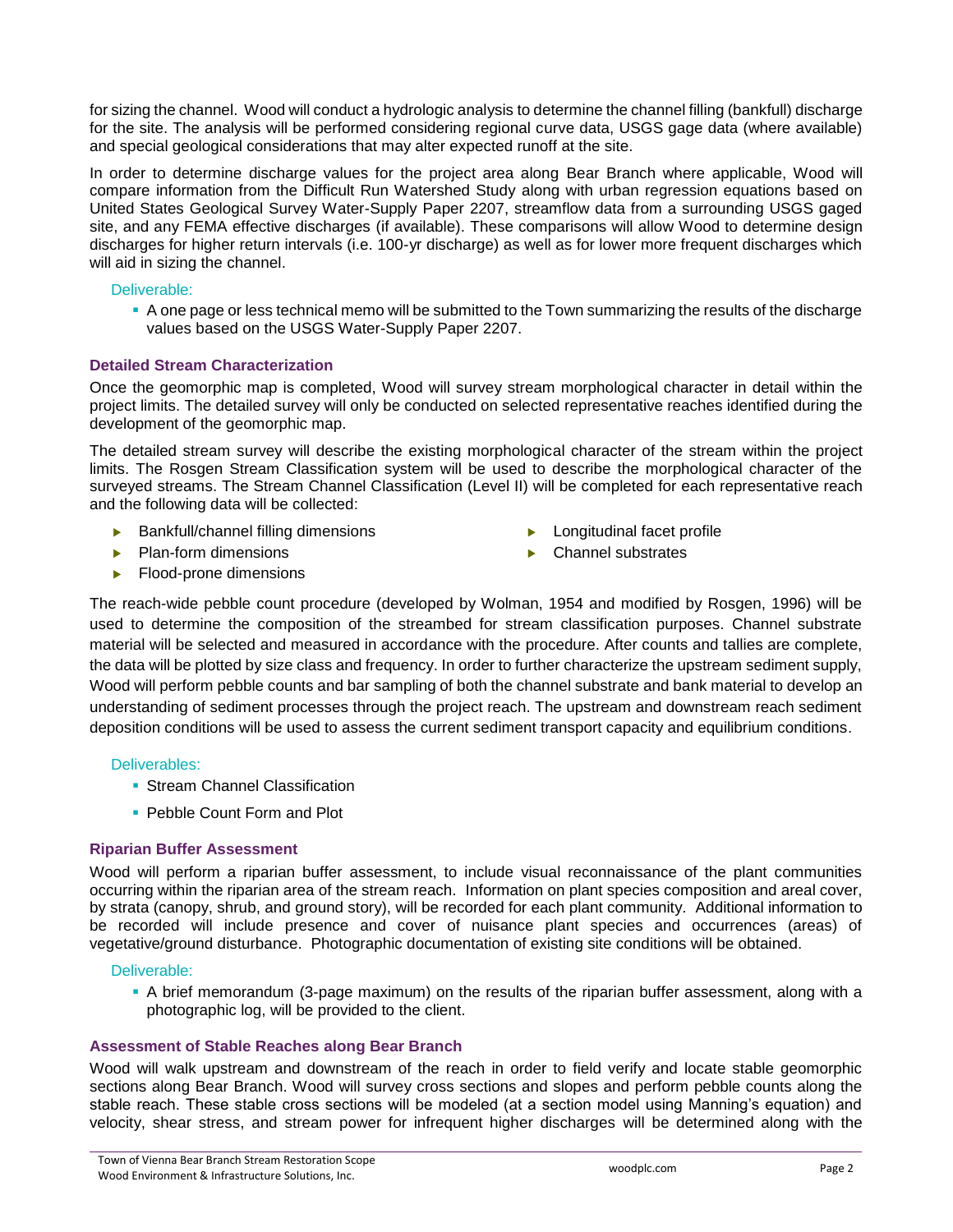floodplain width, floodprone width, etc. This information will provide a valuable insight to how the stable sections are able to carry flow, and these parameters will be incorporated into the design along the project reach.

## Deliverable:

▪ A one page or less technical memorandum will be submitted to the Town summarizing the results of the stable reaches along Bear Branch

## **B. STAKEHOLDER MEETING – PUBLIC OUTREACH**

## PROPOSED SUBTASKS

## **Identification of Restoration Objectives**

Two Wood staff will work with the Town to facilitate a kickoff meeting and conduct a stream walk with the Town and community stakeholders (identified by the Town). The purpose of the meeting and stream walk is to familiarize stakeholders with the project, identify initial concerns and issues, and develop restoration objectives that take into account stream stability and habitat improvement as well as the needs of the community and watershed.

Based on discussions with the Town, the kick-off meeting and stream walk can be structured to be one event, or divided into two events (such as having the meeting on a week night and the stream walk on a weekend). At the meeting, Wood will present the findings of the geomorphic assessment, describe the challenges and potential solutions, and facilitate discussion to develop project objectives. Objectives will cover the following areas:

- $\blacktriangleright$  Provide for natural channel design and ecological restoration principles
- $\blacktriangleright$  Results of the tree inventory and analysis
- Address watershed and stream constraints
- Be practical and feasible
- Consider the potential for long term success and minimal maintenance
- **EXECOGNIZE AND ADDERS** problems occurring within the watershed which contribute to stream system problems
- $\blacktriangleright$  Be clearly defined
- Meet the major needs of the vested partners
- Allow for the community and stakeholders to be engaged and that important feedback is incorporated into the design

## Deliverables**:**

- **•** The stream walk will include a brief on-site orientation and overview of the project followed by a walkthough of the project site to highlight significant issues, challenges, and proposed solutions.
- **•** Based on the kick-off meeting and stream walk, Wood will develop a memorandum summarizing the stakeholder discussion and the key restoration objectives.

## **C. SURVEY**

## **Surveying Services to Support the Stream Restoration for Design and Engineering**

Bowman Consulting Group (BCG) will be supporting Wood by providing all the surveying services for this project. The surveying services consist of a topographic survey and limited property survey. Further detail about these services, assumptions, and deliverables can be found in the proposal from BCG (please refer to the attached BCG subcontractor proposal for additional details).

## **D. ENVIRONMENTAL SERVICES**

## **Tree Identification and Assessment**

Trees greater than 4 inches in diameter at breast height (DBH) that have been tagged and survey located by Bowman as part of Task C (see attached survey scope) will be assessed in the field by a Wood Arborist. Trees will be identified to species and their general health and structural stability (i.e. signs of limb die-back, trunk and root damage/rot, leaning or top-heavy growth form) will be visually assessed. Trees will be given a rating of Good,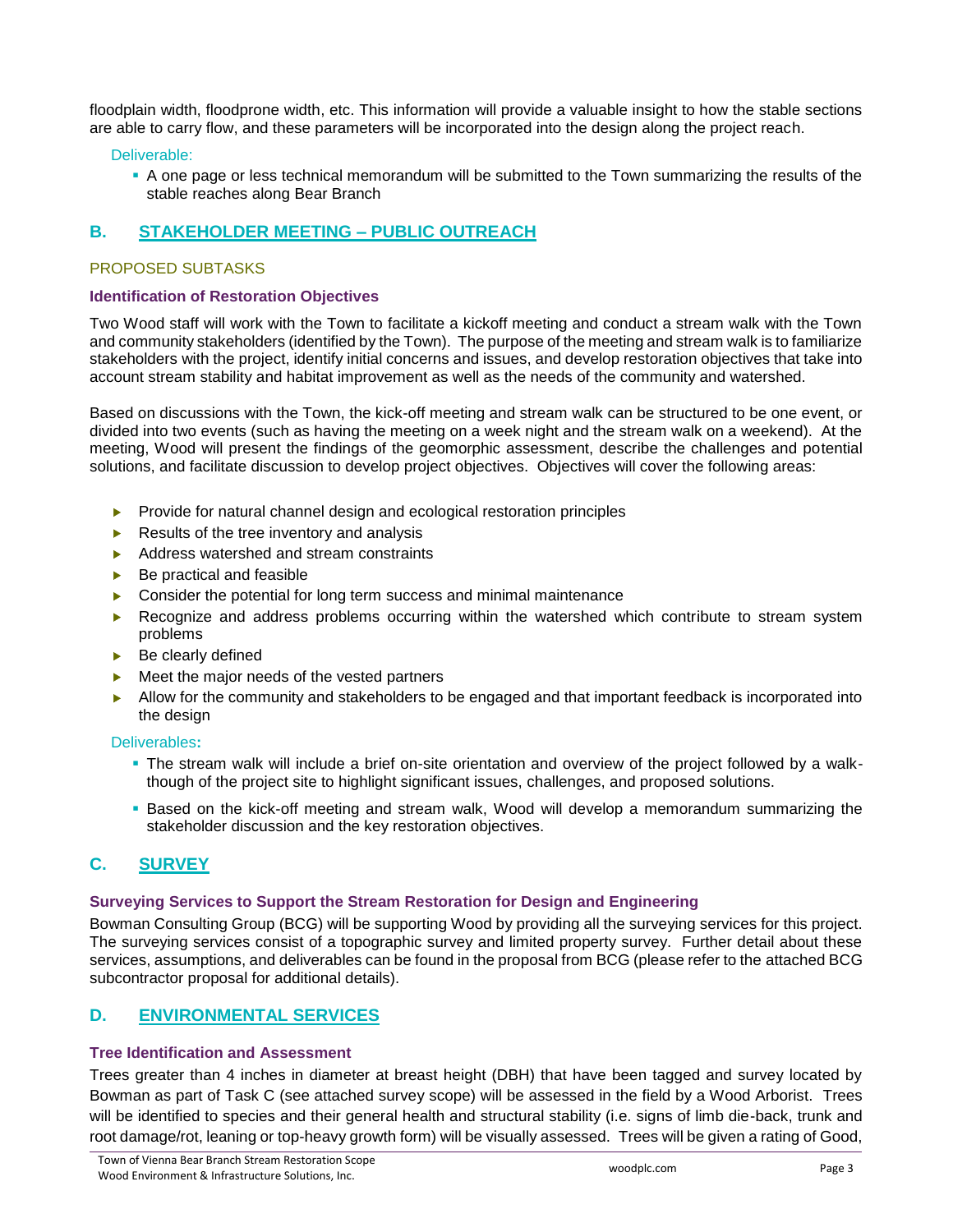Fair, or Poor based on the assessment. A map of tree locations and a table including the tree number, species, DBH, and assessment of each tree will be provided with the plan set. Additionally, Wood will provide the Town with a map illustrating the density of trees (heat map) in GIS format. Wood will walk the site with the Town Arborist to identify trees which could potentially be worth saving. The information gathered in the assessment will be used to inform the design with the goal of protecting significant and high quality trees to the extent practicable.

## Deliverables**:**

- Map of tree locations with table including tree number, species, DBH, and assessment of each tree. Due to the number of potential trees located, the tree inventory in the plan set will most likely be broken into multiple sheets ( 4-8", 8-12", and greater than 12")
- **GIS Heat Map of tree density**
- **Site walk with the Town Arborist**

## **Permitting Services to Support the Stream Restoration for Design and Engineering**

BCG will be supporting Wood by providing environmental permitting services for this project. Further detail about these services, assumptions, and deliverables can be found in the proposal from BCG (please refer to the attached BCG subcontractor proposal for additional details).

## **E. CONCEPT DESIGN**

Using the information and topics discussed during the initial meeting with the Town and stakeholders, Wood staff will develop one (1) concept design. The concept design will include the following:

- Existing Conditions
- ▶ Typical Cross Sections
- Stream Structure Details
- **Preliminary Planform layout**

A meeting will be held with the Town and other project stakeholders to review the concepts, and an additional stream walk will take place to review the design. After approval of the concept design (it is assumed it could require an additional meeting to select the preferred concept), Wood will meet with the Town to discuss the required number of sheets and that will be required by the Town, for a complete set of construction documents

After the concept design has been agreed upon, Wood will prepare a planning level cost estimate based on costs (actual costs from qualified contractors from previous jobs) provided by the Town for the approved concept design. This planning level cost estimate should be used for budgeting purposes only.

## Deliverables:

- **Additional stream walk with Town and stakeholders followed by meeting**
- **Technical Memorandum with maps of design**
- **Additional meeting(s) with Town and stakeholders**
- **Meeting Minutes**
- **Planning Level Cost Estimate for concept design**

## **F. 90% & 100% CONSTRUCTION DOCUMENTS**

## PROPOSED TASKS

## **90% Plan Submission**

The final design (90%) will advance the Conceptual Design completed and presented to the Town of Vienna and associated stakeholders. As Wood works toward the 90% and final design, hydraulic analysis will be conducted using a combination of HEC-RAS 1-D and/or 2-D. Wood will evaluate the hydraulics for the proposed solutions and evaluate velocity, sheet stress, and stream power. The design will attempt to focus on minimizing any impacts or increases of the 100-yr flood elevation. The Wood team will attend one meeting with the Town do discuss the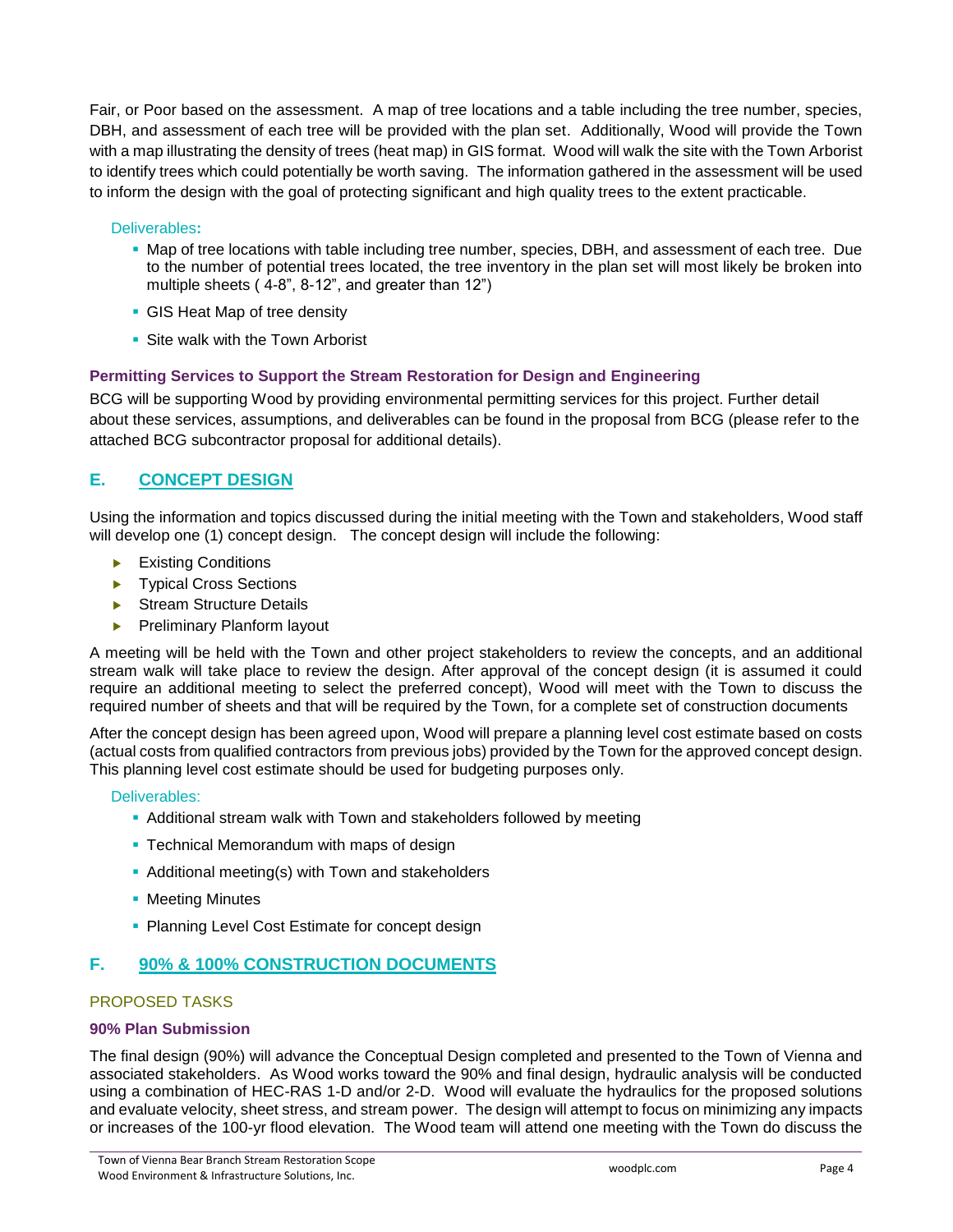review comments for the 90% plan set. Wood will also facilitate a final meeting with community stakeholders to review the 90% plan (or earlier version, could be closer to the 75% plan) and ensure that any remaining issues or concerns have been adequately addressed. Comments from the Town and stakeholder meetings will be addressed/incorporated as appropriate in the plan set under the 100% Final construction document submission, which will be sealed by a VA Licensed Professional Engineer. Wood will offset the 50 foot and 100-foot RPA buffer area from edge of bank and show on the construction documents. The work will be conducted in accordance with the guidelines published by the Virginia Department of Environmental Quality entitled Resource Protection Area Onsite Buffer Delineation (revised June 15, 2009). The Final construction documents sheet (agreed upon in Task E) will most likely include:

- ▶ Cover Sheet
- Design Narrative & Computations
- ▶ General Notes
- Existing Conditions Legend and Property Owner Information Info
- Existing Tree Survey with Identification Table
- Existing Conditions / Demolition Plan
- Erosion and Sediment Control Ph I
- Erosion and Sediment Control Ph II
- Erosion and Sediment Control Notes
- Erosion and Sediment Control Details
- Soils Map
- Overall Grading Plan Bear Branch Plan and Profile
- Bear Branch Cross Sections
- Stormsewer Outfall Plan and Profile
- Bear Branch Typical Stream Sections
- Stream Structure Details and Notes
- Structure Stakeout Plan
- **Water Quality Narrative and TMDL Computations**
- ▶ Riparian Planting Plan
- ▶ Riparian Planting Plan Notes & Schedule
- ▶ Riparian Planting Plan Details

▶ Geometry Plan

## Deliverables:

- **Entire set of 90% and 100% Plan Submission After concept design is agreed upon three (3) printed** plan sets provided to the Town at 90% and 100% submissions. Wood will also develop the technical specifications for the project. Wood will also meet in the field with DEQ and walk the site and review the proposed design.
- Wood will submit the final design plans to obtain approval from:
	- Town of Vienna Department of Public Works
	- U.S. Army Corps of Engineers (NWP #27)
	- Virginia Marine Resource Commission Permit (confirmation of no permit required)
	- Virginia Department of Environmental Quality (confirmation of DEQ's 401 certification for NWP #27)
- Construction Cost Estimate Wood will prepare the Bill of Quantities (BOQ) and Cost Estimate for the Final Design using the prevailing unit prices and information provided by the Town of Vienna.

## **G. FLOODPLAIN ANALYSIS**

The current project reach is located within an effective Federal Emergency Management Agency (FEMA) approximate (Zone A) floodplain. In support of the Bear Branch stream restoration design, it will be necessary to develop an updated floodplain analyses to reflect the proposed design. This analysis will enable any potential impacts of the proposed project to the existing conditions approximate floodplain to be evaluated. Wood will aim to minimize impacts through iterative design modifications, with the ideal scenario demonstrating no increases ("no rise") to the existing 1% annual chance (100-year) water-surface elevations (WSELs) as a result of the proposed project.

If available, the Town will provide Wood the effective HEC-RAS hydraulic models for Bear Branch. It assumed that this model will be provided as a digital HEC-RAS file. Wood will use the field survey information collected as part of Task C to create the existing conditions model. The existing conditions model may also require changes to cross section layout/orientation to allow for a direct comparison to the post-project or proposed conditions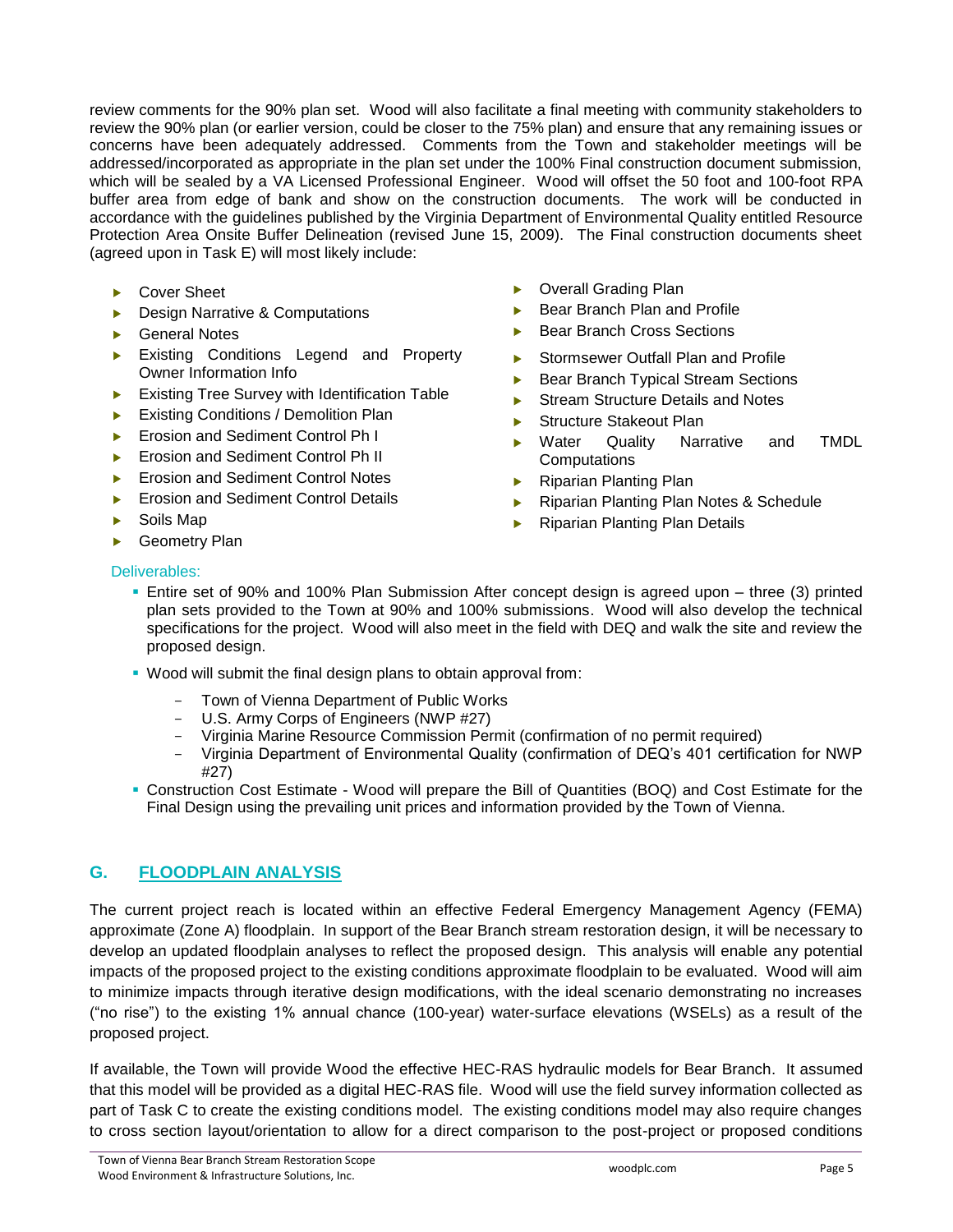model. It is not expected that a corrected effective model will be necessary for Bear Branch and as a result the development of a corrected effective model was not included in this scope of work. Development of additional model runs (corrected effective, duplicate effective) would be considered out of scope and warrant a cost modification.

A Proposed Conditions model will be developed along Bear Branch. The Proposed Conditions model may include:

- ▶ Updated stream alignment and channel configuration
- Revised geometry/cross sections to account for proposed restoration grading
- **Deam** Updated roughness coefficients to represent proposed vegetation and in-stream structures
- Modified ineffective areas based on HEC-RAS modeling updates

The 1% annual chance WSELs associated with the proposed conditions HEC-RAS hydraulic model will be evaluated versus the updated existing conditions hydraulic model to determine if the proposed design results in WSEL increases. While it is the overall goal of the design is to minimize impacts to 1% annual chance WSELs, it is possible that slight increases may exist, but may be preferable to alternatives (design modifications that eliminate increases but increase the cost or reduce the effectiveness of the project for example). The stream restoration principal of floodplain reconnectivity sometimes results in minor increases, however, additional mitigation measures may offset the impacts. Unless specifically required by the participating community, FEMA does not require that Conditional Letters of Map Revision (CLOMRs) be submitted in support of proposed projects located within approximate floodplains. As a result, CLOMR development and submission is not included as part of this scope of work and would require a scope and cost modification. If WSELs and floodplain delineations change significantly as a result of this stream restoration project, it is advised that a Letter of Map Revision (LOMR) be submitted to FEMA upon completion of the project. LOMR support services are not included within this scope of work.

## Deliverables:

**Existing and Proposed Conditions HEC-RAS hydraulic models to support the no-rise analysis** 

## **H. VSMP Permit**

Wood will provide technical assistance to apply for a General VPDES Permit for Discharges of Stormwater from Construction Activities for this Project. As part of this effort, Wood will develop a Stormwater Pollution Prevention Plan (SWPPP) as required by the Construction General Permit (CGP). Wood will complete the Registration Statement for your signature and prepare the SWPPP, in addition to coordinating the submittal of the required Registration Statement and fee forms to the Virginia Stormwater Management Program (VSMP) Authority on behalf of the Town of Vienna. This task excludes all required permit application fees and all CGP annual permit maintenance fees that may be required by the VSMP Authority.

## **I. PREBID MEETINGS / RESPONSE TO BIDDER QUESTIONS**

Wood will attend one pre-bid conference and assist with answering contractor questions about the design documents. Wood shall also attend one (1) pre-construction meeting to assist the Town with Contractor questions. In addition, Wood will respond to bidder questions provided by the Town. Wood will also provide the Town prequalification language which can be used in the bidding process to ensure a qualified contractor is selected.

## **J. CONSTRUCTION OBSERVATION SERVICES**

The Wood team will provide construction oversight services to represent the Town of Vienna and ensure proper construction and installation, provide on-site clarification to contractors, and assist in rectifying the unforeseen.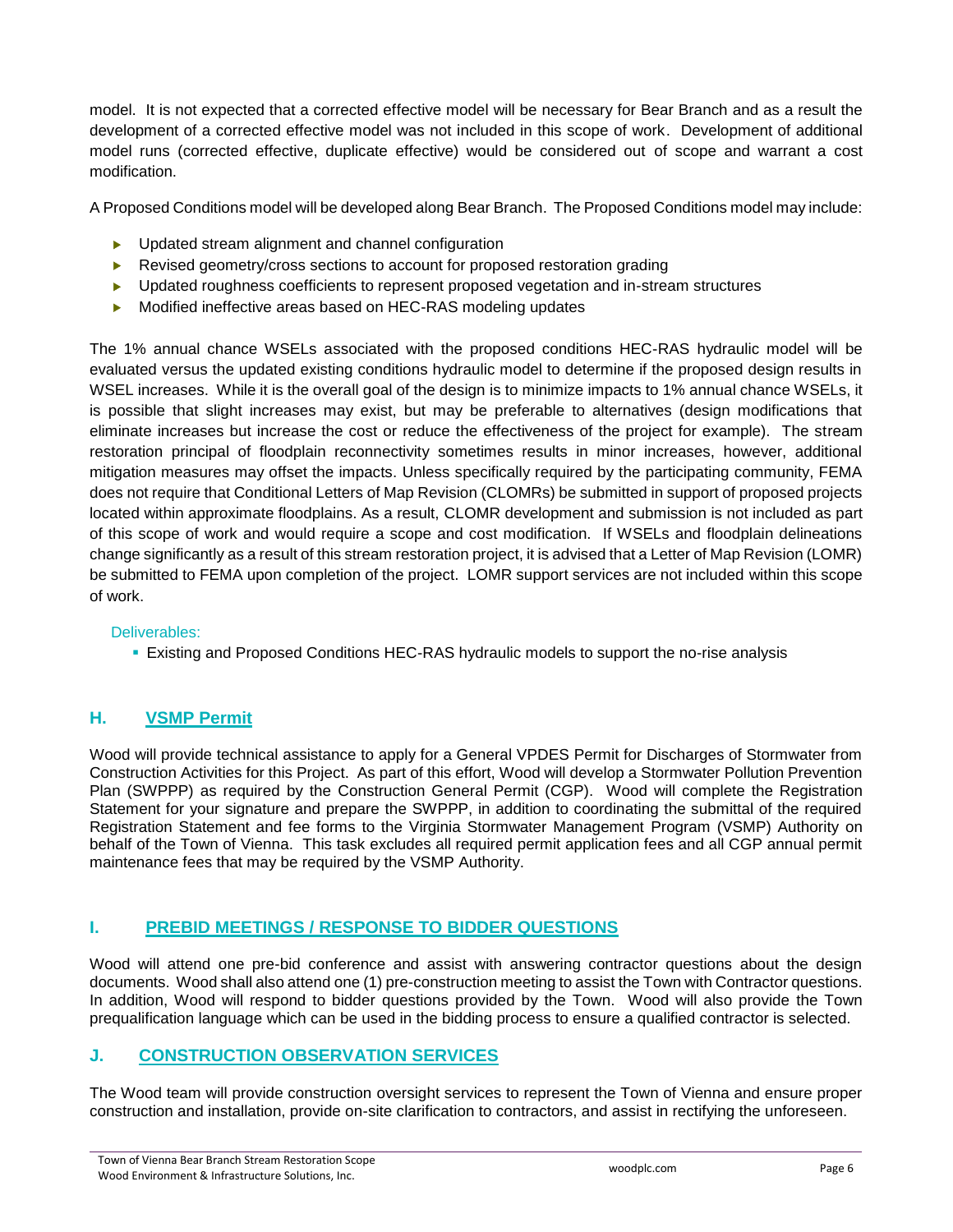The construction contractor will be responsible for providing the stakeout and providing stakes at key structure locations and to identify the extent of the work. Wood will field review the stakeout with the contractor and identify and locate key structures and components, and field-adjust the design as needed. Wood will contact the Town as soon as possible if problems or issues are discovered during the site visit.

This proposal assumes that the construction duration would last for 17 weeks, and Wood would provide oversight services by one staff for 40 hours per week. Any additional construction oversight resulting from extensions to the construction schedule beyond 17 weeks would warrant a cost modification

## PROPOSED SUBTASKS

## **Construction Inspection and Oversight Services**

- Responses to Contractor questions through the Client for the duration of the project
- ▶ Wood will review shop drawings, construction submittals, materials, as-builts, and related data submitted by the general contractor
- ▶ Construction inspection for the duration of all construction activities and/or as directed by the Town by a qualified and experienced construction inspector onsite to observe and record all construction activities for the purpose of determining if the construction is in compliance with the construction contract documents. One Wood staff will be onsite during construction.
- Coordinating with the Town and addressing any necessary field changes due to unexpected field conditions.
- ▶ Wood will be available to attend weekly construction inspection and progress meetings held by the Town and the Contractor.
- Weekly submittals documenting daily construction inspections. Construction activities to be inspected and documented include, but are not limited to:
	- ✓ Determining and documenting the acceptability as specified in the construction contract documents
	- ✓ Furnished and salvaged construction materials.
	- $\checkmark$  Finished grading.
	- ✓ Constructed proposed channel cross section, longitudinal profile, and channel geometry. Dimensions and elevations of cross sections, structures, and longitudinal profile will be checked as part the construction inspection using the non-certified as-built survey data
	- ✓ In-stream structures within the channel (rock structures (footer and top rock placement) and reinforced bed material), including photographic documentation of the installation of each structure to highlight key elements such as footer rock placement, etc. Include selected photographs in inspection forms and provide a final digital copy of photographs and reports on CD.
	- ✓ Erosion and sediment control measures.
	- ✓ Plant materials and plant material installation.
	- $\checkmark$  Approval of the final as-built survey
	- $\checkmark$  Recommending corrective actions if necessary

Wood will only communicate issues concerning design and construction with the Town. Wood will not supervise, direct, or have control over the Contractor's work, nor will Wood have authority over or responsibility for the construction means, methods, techniques, sequences or procedures, or for safety precautions. Wood will observe and report and supply observations and findings to the Town. Wood will follow safety rules of the contractor while on-site.

## **Final Construction Certification**

Wood will conduct final construction inspection and submit a punch list of construction work that needs repaired, replaced, adjusted, or finished. This walk-through will occur before the contractor demobilizes from the site. The required submittal includes the punch list, supporting photographs, and other information to support the inspection findings.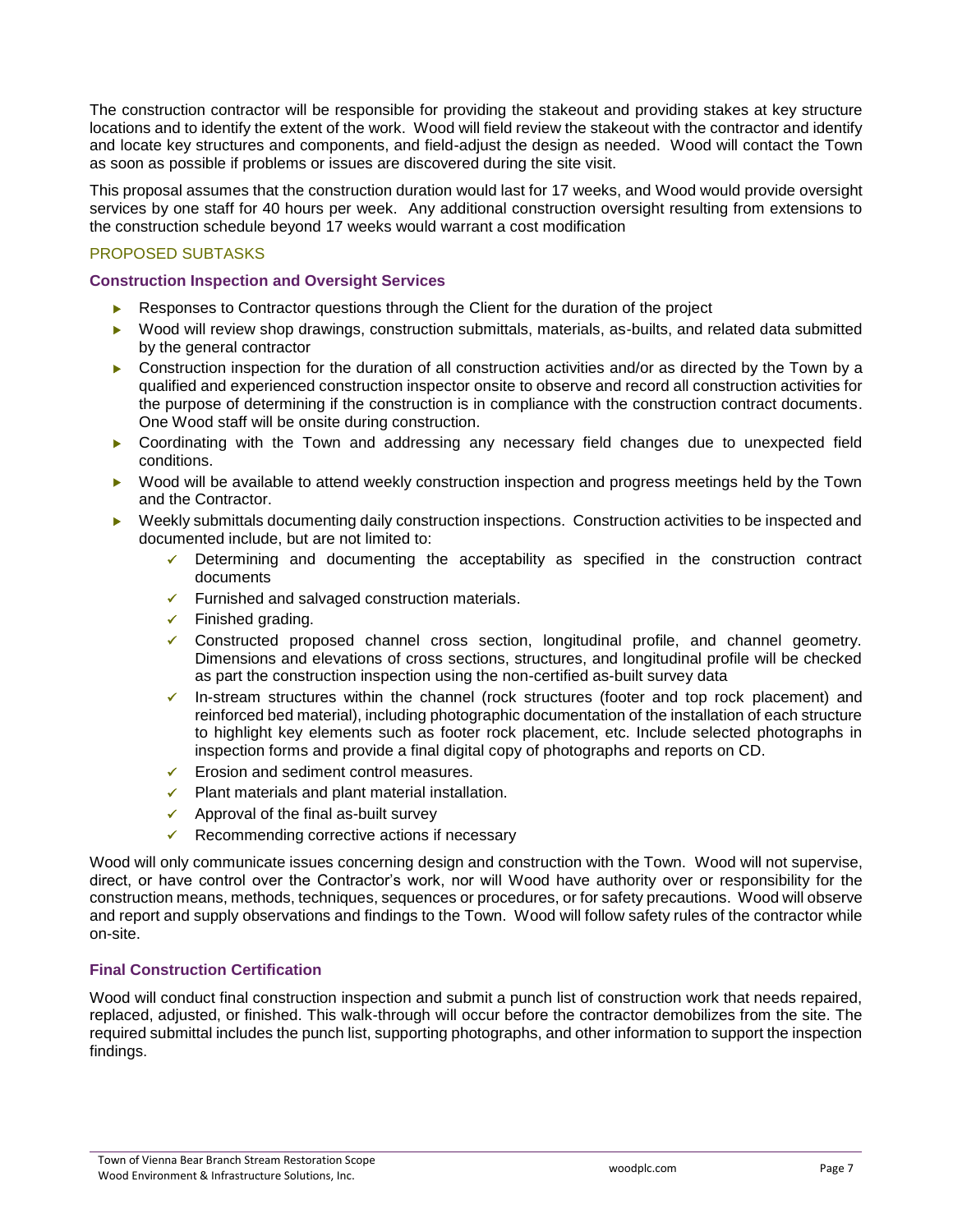## **As-Built Survey**

After construction of the stream restoration is complete, BCG surveyors will provide an as-built survey of the site to locate the critical constructed features. This task includes as- built topography, utility as-built, as-built of the critical stream restoration hardscape and natural features, provide photographs, etc.

Deliverable**:** 

▪ Certified survey by a licensed surveyor in the Commonwealth of Virginia, and providing an AutoCAD file, as required.

## **K. POST CONSTRUCTION MONITORING**

As part of the conditions of the NWP #27 permit, monitoring may be required. A post construction as-built survey of the restored stream will be conducted to ensure conformance with the approved design. In addition, Wood will conduct annual inspections of the project for a maximum of three years post construction. This monitoring will help determine the success of the project and if any maintenance actions are required to satisfy plan goals during the monitoring period.

## Deliverable**:**

▪ Annual monitoring report for three years to include a visual inspection and photo documentation of the stream.

## **L. PROJECT MANAGEMENT & CLIENT COORDINATION**

Project management activities include budget and schedule management, invoicing, contract management, and overall project coordination.

## **SCHEDULE**

Wood previously provided a schedule with the RFP submission. This project schedule proposed a general guideline for the project duration. Once Notice-To-Proceed has been issued, Wood will coordinate with all subcontractors and the Town to develop a mutually agreeable final schedule.

## **M. COST ESTIMATE SUMMARY**

Wood will provide the services referenced within this scope of work on a time and materials basis for a total of \$427,003. Additional cost details are provided in Attachment A.

| <b>Cost Summary - Town of Vienna - Bear Branch Stream Restoration</b> |           |
|-----------------------------------------------------------------------|-----------|
| Task A - Geomorphic Assessment                                        | \$26,669  |
| Task B - Stakeholder Meeting - Public Outreach                        | \$9,797   |
| Task C - Survey                                                       | \$49,748  |
| <b>Task D - Environmental Services</b>                                | \$36,460  |
| Task E - Concept Design                                               | \$29,017  |
| Task F - 90% and 100% Construction Documents                          | \$72,112  |
| Task G - Floodplain Analysis                                          | \$9,918   |
| Task H - VSMP Permit / SWPPP                                          | \$4,700   |
| Task I - PreBid Meetings/Response to Bidder Questions                 | \$6,385   |
| Task J - Construction Observation Services                            | \$145,667 |
| <b>Task K - Post Construction Monitoring</b>                          | \$5,663   |
| Task L - Project Management                                           | \$30,867  |
| <b>TOTAL COST</b>                                                     | \$427,003 |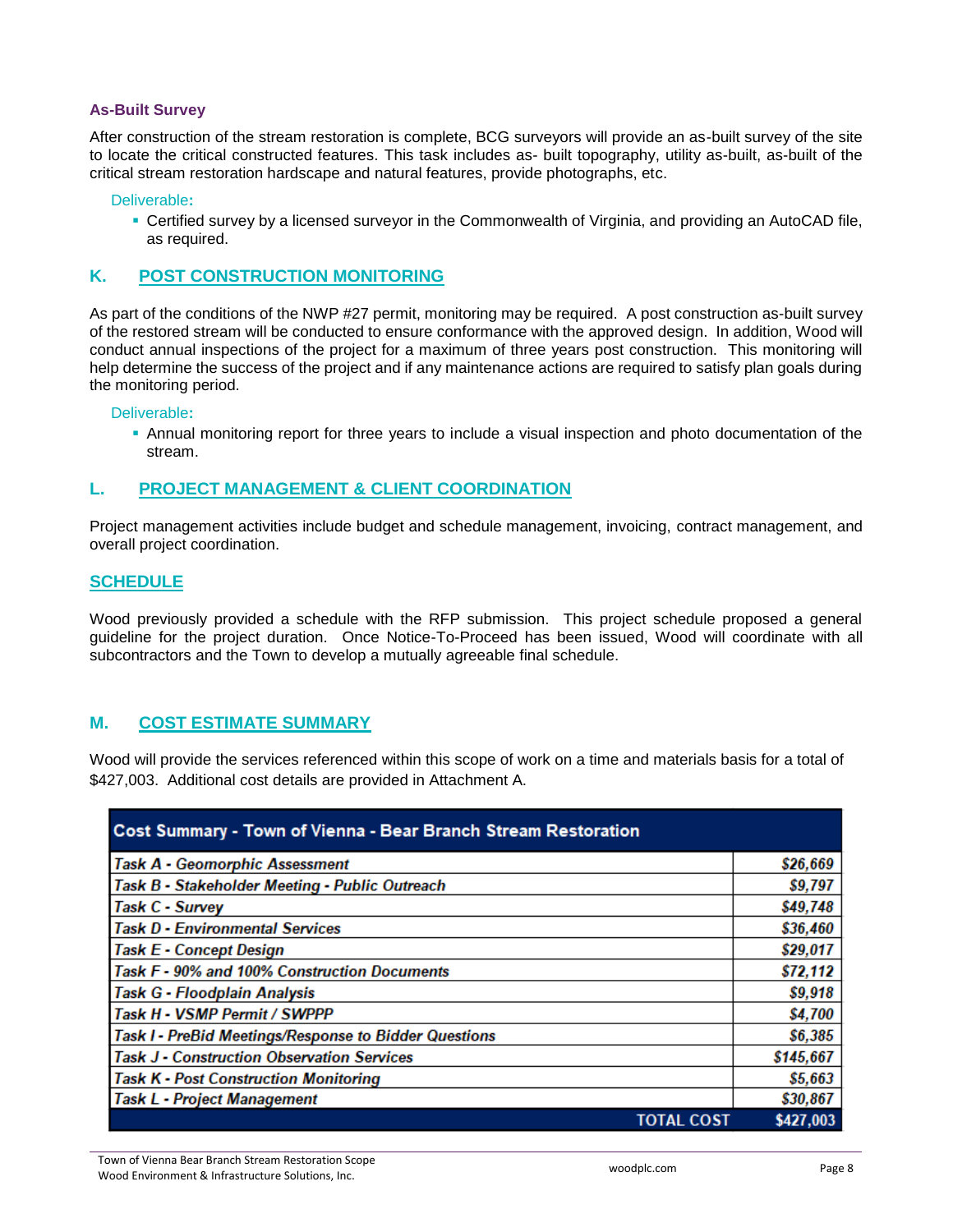## **EXCLUSIONS & ASSUMPTIONS**

- $\blacktriangleright$  A traffic control plan for the project site entrance would not be required.
- $\blacktriangleright$  FEMA LOMR/CLOMR submission are not included within the scope of work
- $\triangleright$  No upfront administrative specifications will be provided. Wood will provide technical specifications for the project.
- ▶ One round of comments will be addressed for the 90% submission.
- ▶ The major stream construction is assumed to be approximately 22 feet/day. Construction Observation time assumes 40 hours per week for 17 weeks for one Wood inspector.
- Geotechnical borings are not included within this proposal scope.
- The assumed length of the Bear Branch stream restoration project is approximately 1,900 linear feet.
- Wood and all subcontractors will have open access to the project area.
- $\blacktriangleright$  The Town of Vienna will provide Wood all relevant data if available for the project including existing utility information, easements, previous/proposed development plans in the vicinity of the project area.
- Since the project will be relocated using the principles of Natural Channel Design, it is expected that any wetland and stream impacts determined by regulators are self-mitigating and will not require additional compensation.
- ▶ The project will be drafted and delivered utilizing the AutoCAD platform.
- ▶ Wood is not responsible for directing the contractor. We will observe and report and supply observations and finding to the Town.
- ▶ Wood will follow the safety rules of the contractor while on-site but is not responsible for on-site safety of others.
- ▶ Wood will not perform materials or laboratory analysis as part of this scope.
- A maximum of three (3) printed plan sets will be delivered to the Town at the 90% and 100% design phases.
- **Further detail about exclusions and assumptions can be found in the proposal from BCG and Jennings** Environmental (please refer to the attached BCG subcontractor proposal for additional details).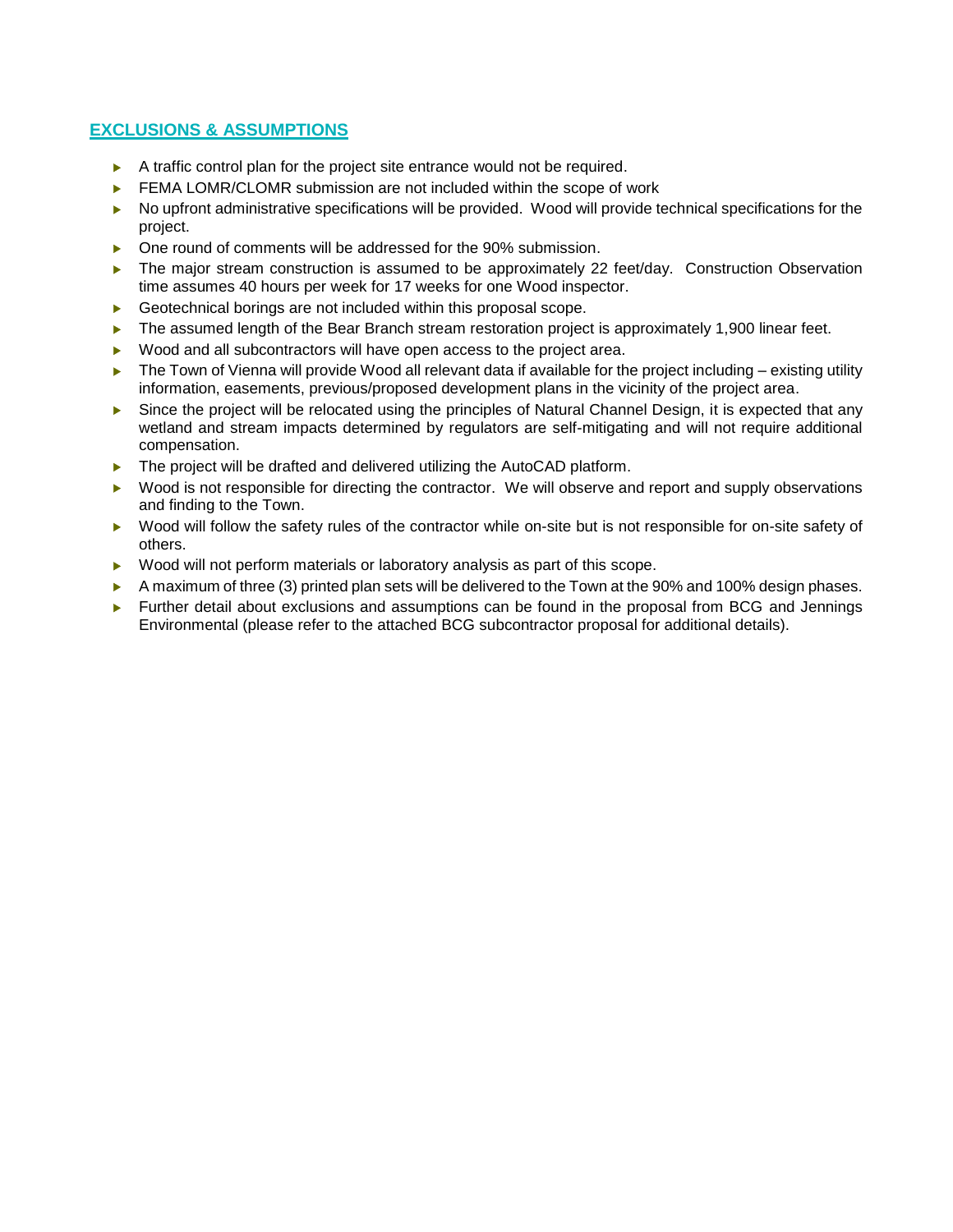## **ATTACHMENT A – DETAILED COST ESTIMATE**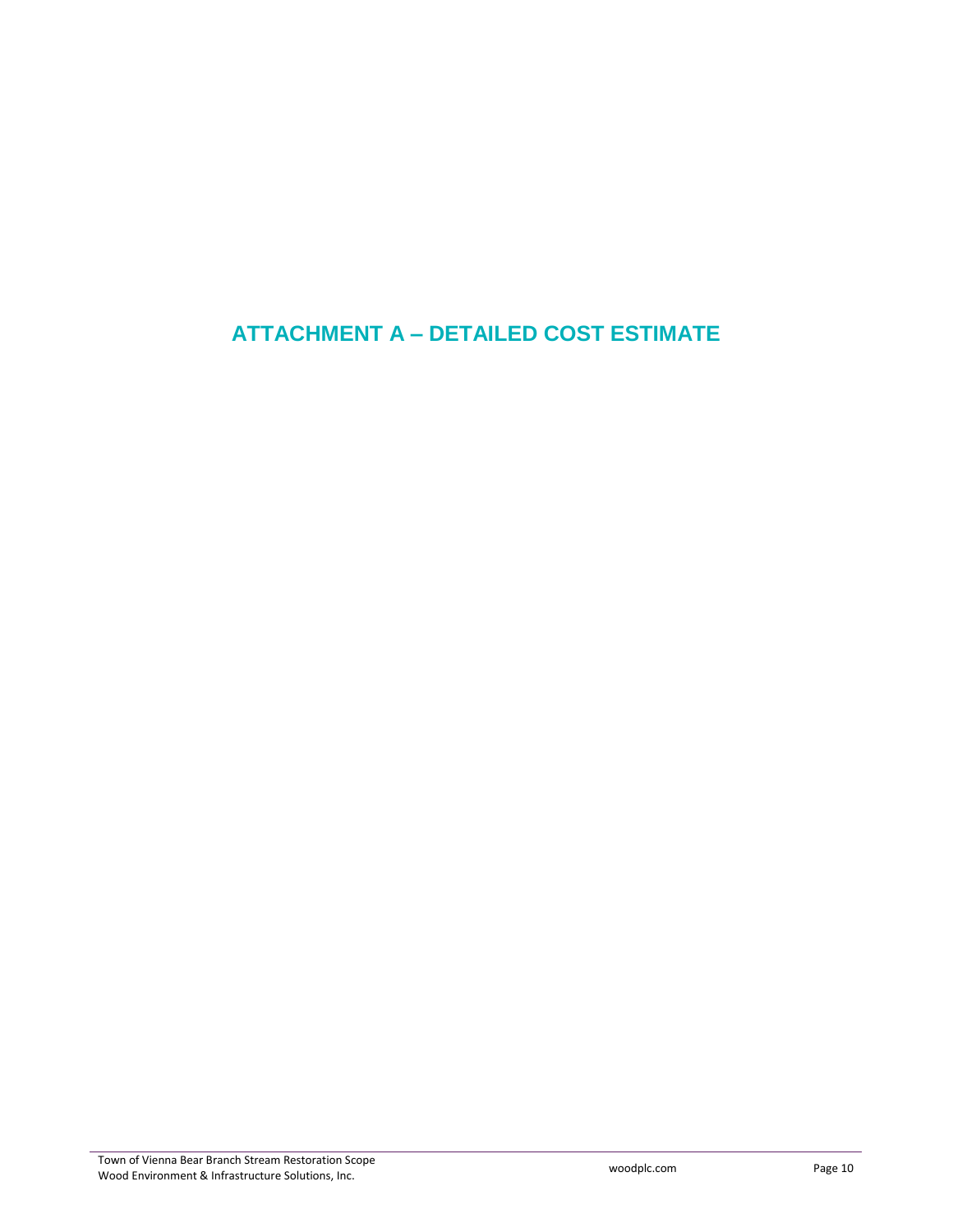#### **Town of Vienna - Bear Branch Stream Restoration Detailed Cost Estimate 11-Jun-20**



|                                                                                         |                           |                                     |                                    |                         |                        |                                           |                         |                                   |                                       | <b>Direct Expenses</b>           |                                             |                      |                                      |                     |
|-----------------------------------------------------------------------------------------|---------------------------|-------------------------------------|------------------------------------|-------------------------|------------------------|-------------------------------------------|-------------------------|-----------------------------------|---------------------------------------|----------------------------------|---------------------------------------------|----------------------|--------------------------------------|---------------------|
|                                                                                         | Principal-in-             | <b>Project Manager/</b>             |                                    | Design                  | Project                | Junior                                    | Engineering             |                                   |                                       | <b>Jennings</b><br>Environmental | <b>Bowman</b><br><b>Consulting</b><br>Group | Mileage/<br>Printing | <b>Total Expenses</b><br>(5% Markup) |                     |
| <b>Task</b><br>Rates                                                                    | <b>Charge</b><br>\$265.94 | <b>Senior Technical</b><br>\$219.72 | <b>Senior Engineer</b><br>\$172.12 | Engineer<br>\$139.00    | Engineer<br>\$108.44   | <b>Engineer</b><br>\$98.74                | Technician<br>\$89.26   | <b>Senior Planner</b><br>\$162.49 | <b>Riparian Specialist</b><br>\$98.74 |                                  |                                             |                      |                                      | <b>Total Cost</b>   |
| Task A - Geomorphic Assessment                                                          | $\Omega$                  | 48                                  | $\overline{4}$                     | 52                      | 15                     | $\Omega$                                  | $\Omega$                | $\Omega$                          | 25                                    | \$3,000                          | <b>SO</b>                                   | \$915                | \$4,111                              | \$26,669            |
| <b>Watershed Assessment</b>                                                             |                           |                                     |                                    | 6                       |                        |                                           |                         |                                   |                                       |                                  |                                             |                      | \$0                                  | \$2,480             |
| Geomorphic Channel Assessment/Hydrologic Comparison                                     |                           | 15                                  |                                    | 14                      |                        |                                           |                         |                                   |                                       | \$2,000                          |                                             | \$40                 | \$2,142                              | \$8,143             |
| Detailed Stream Characterization                                                        |                           | 12                                  |                                    | 24                      | $\mathbf{3}$           |                                           |                         |                                   |                                       | \$1,000                          |                                             | \$75                 | \$1,129                              | \$7,427             |
| <b>Riparian Buffer Assessment</b>                                                       |                           | $\overline{4}$                      |                                    |                         |                        |                                           |                         |                                   | 25                                    |                                  |                                             | \$600                | \$630                                | \$3,977             |
| Assessment of Stable Reaches along Hunters Branch                                       |                           | 10                                  | $\overline{4}$                     | 8                       | $\overline{4}$         |                                           |                         |                                   |                                       |                                  |                                             | \$200                | \$210                                | \$4,641             |
| Task B - Stakeholder Meeting - Public Outreach                                          | $\Omega$                  | 22                                  | $\Omega$                           | 17                      | $\overline{0}$         | $\Omega$                                  | $\Omega$                | 16                                | $\Omega$                              | \$0                              | \$0                                         | \$0                  |                                      | \$9,797             |
| Kickoff Meeting/Present Assessment Findings                                             |                           | 10                                  |                                    | 10                      |                        |                                           |                         | 10                                |                                       |                                  |                                             |                      |                                      | \$5,212             |
| Stream Walk                                                                             |                           | $\overline{4}$                      |                                    | $\overline{4}$          |                        |                                           |                         | $\overline{4}$                    |                                       |                                  |                                             |                      |                                      | \$2,085             |
| Indentify Restoration Objectives                                                        |                           | - 8                                 |                                    | $\mathbf{3}$            |                        |                                           |                         | 2                                 |                                       |                                  |                                             |                      |                                      | \$2,500             |
| <b>Task C - Survey</b>                                                                  | $\overline{0}$            | $\overline{\mathbf{8}}$             | $\Omega$                           | 12                      | $\Omega$               | $\overline{4}$                            | $\overline{4}$          | $\bf{0}$                          | $\mathbf{0}$                          | \$0                              | \$43,400                                    | \$0                  | \$45,570                             | \$49,748            |
| Survey                                                                                  |                           |                                     |                                    |                         |                        |                                           |                         |                                   |                                       |                                  | \$41,400                                    |                      | \$43,470                             | \$43,470            |
| <b>Easement Plat</b>                                                                    |                           |                                     |                                    |                         |                        |                                           |                         |                                   |                                       |                                  | \$2,000                                     |                      | \$2,100                              | \$2,100             |
| Coordination with Bowman<br>Task D - Environmental Services                             | $\overline{0}$            | 8<br>14                             | $\overline{\mathbf{0}}$            | 12<br>38                | $\mathbf{0}$           | $\overline{4}$<br>$\overline{\mathbf{0}}$ | $\overline{4}$          | $\bf{0}$                          | 48                                    | \$0                              | \$22,250                                    | \$0                  | \$23,363                             | \$4,178<br>\$36,460 |
|                                                                                         |                           |                                     |                                    |                         |                        |                                           | $\overline{\mathbf{0}}$ |                                   |                                       |                                  |                                             |                      |                                      |                     |
| Wetlands and Waters of the U.S. Delination<br><b>USACE Jurisdictional Determination</b> |                           |                                     |                                    |                         |                        |                                           |                         |                                   |                                       |                                  | \$8,250<br>\$1,500                          |                      | \$8,663<br>\$1,575                   | \$8,663<br>\$1,575  |
| Threatened & Endangered Species Review                                                  |                           |                                     |                                    |                         |                        |                                           |                         |                                   |                                       |                                  | \$1,500                                     |                      | \$1,575                              | \$1,575             |
| <b>Cultural Resources Review</b>                                                        |                           |                                     |                                    |                         |                        |                                           |                         |                                   |                                       |                                  | \$2,500                                     |                      | \$2.625                              | \$2,625             |
| Section 404/401 Permitting                                                              |                           |                                     |                                    |                         |                        |                                           |                         |                                   |                                       |                                  | \$8,500                                     |                      | \$8,925                              | \$8,925             |
| Coordination with Bowman / Natural Channel Checklist & Geomorph Table                   |                           | 10                                  |                                    | 38                      |                        |                                           |                         |                                   |                                       |                                  |                                             |                      |                                      | \$7,479             |
| Tree Identification and Assessment                                                      |                           | $\overline{4}$                      |                                    |                         |                        |                                           |                         |                                   | 48                                    |                                  |                                             |                      |                                      | \$5,619             |
| <b>Task E - Concept Design</b>                                                          | $\overline{\mathbf{0}}$   | 20                                  | 22                                 | 86                      |                        | 14                                        | $\overline{4}$          | 16                                | $\overline{0}$                        | \$500                            | \$0                                         | \$3,000              | \$3,675                              | \$29,017            |
| <b>Concept Design</b>                                                                   |                           | 8                                   | 12                                 | 56                      | 8                      | 14                                        | $\overline{4}$          |                                   |                                       | \$500                            |                                             | \$3,000              | \$3,675                              | \$17,889            |
| Meeting with Town and Stakeholders                                                      |                           | $\overline{4}$                      | $\overline{4}$                     | 8                       |                        |                                           |                         | 16                                |                                       |                                  |                                             |                      |                                      | \$5,279             |
| <b>Stream Walk</b>                                                                      |                           | 2                                   | 2                                  |                         |                        |                                           |                         |                                   |                                       |                                  |                                             |                      |                                      | \$784               |
| Additional Meeting with Town and Stakeholders                                           |                           | $\overline{c}$                      | 2                                  | $\overline{4}$          |                        |                                           |                         |                                   |                                       |                                  |                                             |                      |                                      | \$1,340             |
| Memo - Meeting Minutes                                                                  |                           | $\overline{2}$                      | $\overline{2}$                     | 14                      |                        |                                           |                         |                                   |                                       |                                  |                                             |                      |                                      | \$2,730             |
| Planning Level Cost for Concept                                                         |                           | $\overline{c}$                      |                                    | $\overline{4}$          |                        |                                           |                         |                                   |                                       |                                  |                                             |                      |                                      | \$995               |
| lask F - 90% and 100% Construction Documents                                            | $\Omega$                  | 42                                  | 38                                 | 112                     | 177                    | 80                                        | 65                      | $\Omega$                          | 16                                    | \$3,000                          | \$0                                         | \$3,000              | \$6,300                              | \$72,112            |
| Submit 90% Set                                                                          |                           | 24                                  | 24                                 | 65                      | 90                     | 40                                        | $\overline{5}$          |                                   | 16                                    | \$3,000                          |                                             | \$3,000              | \$6,300                              | \$40,475            |
| Meeting with Town to Discuss 90% Comments                                               |                           |                                     |                                    | 6                       | 6                      |                                           |                         |                                   |                                       |                                  |                                             |                      |                                      | \$1,485             |
| Meeting with Town and Stakeholders                                                      |                           |                                     |                                    |                         | 8                      |                                           | 20                      |                                   |                                       |                                  |                                             |                      |                                      | \$2,653             |
| Address Comments and Finalize Plan Set                                                  |                           | 10                                  | 10                                 | 25                      | 55                     | 30                                        | 30                      |                                   |                                       |                                  |                                             |                      |                                      | \$18,998            |
| <b>Technical Specifications</b>                                                         |                           | $\overline{4}$                      | $\overline{2}$                     | 8                       | 10                     | 10                                        | 10                      |                                   |                                       |                                  |                                             |                      |                                      | \$5,300             |
| Develop Engineering Cost Estimate<br>l ask G - Floodplain Analysis                      | $\Omega$                  | $\overline{4}$<br>$\overline{4}$    | -2<br>10                           | -8<br>31                | $\boldsymbol{8}$<br>15 | 14                                        | $\mathbf{0}$            | $\Omega$                          | $\overline{0}$                        | \$0                              | \$0                                         | \$0                  | \$0                                  | \$3,203<br>\$9,918  |
|                                                                                         |                           |                                     |                                    |                         | $\overline{4}$         |                                           |                         |                                   |                                       |                                  |                                             |                      |                                      | \$2,677             |
| Existing Conditions Model/Validation<br><b>Proposed Conditions Model</b>                |                           | $\overline{1}$<br>$\overline{1}$    | 3<br>$\mathbf{3}$                  | 8<br>15                 | 5                      | $\overline{4}$<br>$\overline{7}$          |                         |                                   |                                       |                                  |                                             |                      |                                      | \$4,054             |
| No Rise Evalutation                                                                     |                           | $\overline{1}$                      | 2                                  | 2                       | $\overline{c}$         | $\overline{1}$                            |                         |                                   |                                       |                                  |                                             |                      |                                      | \$1,158             |
| Model Revisions as a result of design iterations                                        |                           |                                     | $\overline{2}$                     | 6                       | $\overline{4}$         | $\overline{2}$                            |                         |                                   |                                       |                                  |                                             |                      |                                      | \$2,029             |
| <b>I ask H - VSMP Permit / SWPPF</b>                                                    | $\Omega$                  | 16                                  | $\Omega$                           | $\mathbf{0}$            | $\Omega$               | 12                                        | $\Omega$                | $\Omega$                          | $\overline{0}$                        | \$0                              | \$0                                         | \$0                  | \$0                                  | \$4,700             |
| Technical Assistance VSMP / SWPPP                                                       |                           | 16                                  |                                    |                         |                        | 12                                        |                         |                                   |                                       |                                  |                                             |                      |                                      | \$4,700             |
| lask I - PreBid Meetings/Response to Bidder Questions                                   | $\overline{\mathbf{0}}$   | 24                                  | $\overline{\mathbf{0}}$            | $\mathbf{R}$            | $\overline{0}$         | $\overline{\mathbf{0}}$                   | $\overline{\mathbf{0}}$ | $\mathbf{0}$                      | $\overline{\mathbf{0}}$               | \$0                              | \$0                                         | \$0                  | \$0                                  | \$6,385             |
| Provide Town with Prequalification Language                                             |                           | $\overline{4}$                      |                                    |                         |                        |                                           |                         |                                   |                                       |                                  |                                             |                      |                                      | \$879               |
| Attend one Pre-Bid Conference Meeting                                                   |                           | $\overline{4}$                      |                                    | $\overline{4}$          |                        |                                           |                         |                                   |                                       |                                  |                                             |                      |                                      | \$1,435             |
| Assist with Answering Contractor Questions                                              |                           | 16                                  |                                    | $\overline{4}$          |                        |                                           |                         |                                   |                                       |                                  |                                             |                      |                                      | \$4,071             |
| Task J - Construction Observation Services                                              | $\Omega$                  | 240                                 | 130                                | 274                     | 100                    |                                           | $\Omega$                |                                   | $\Omega$                              | \$2,500                          | \$16,500                                    | \$1,600              | \$21,630                             | \$145,667           |
| Review shop drawings and submittals                                                     |                           | 16                                  |                                    |                         |                        |                                           |                         |                                   |                                       |                                  |                                             |                      |                                      | \$3,515             |
| Construction Inspection                                                                 |                           | 200                                 | 130                                | 250                     | 100                    |                                           |                         |                                   |                                       | \$2,500                          |                                             | \$1,600              | \$4,305                              | \$116,218           |
| Final Construction certification                                                        |                           | 12                                  |                                    | 12                      |                        |                                           |                         |                                   |                                       |                                  |                                             |                      |                                      | \$4,305             |
| As-Built Survey                                                                         |                           |                                     |                                    |                         |                        |                                           |                         |                                   |                                       |                                  | \$16,500                                    |                      | \$17,325                             | \$17,325            |
| Coordination with Bowman                                                                |                           | 12                                  |                                    | 12                      |                        |                                           |                         |                                   |                                       |                                  |                                             |                      |                                      | \$4,305             |
| Task K - Post Construction Monitoring                                                   | $\Omega$                  | -3                                  |                                    | 36                      |                        |                                           |                         |                                   | $\Omega$                              | <b>SO</b>                        | - \$0                                       | SO.                  |                                      | \$5,663             |
| Yearly monitoring for up to 3 yr period                                                 |                           | 3                                   |                                    | 36                      |                        |                                           |                         |                                   |                                       |                                  |                                             |                      |                                      | \$5,663             |
| <b>Task L - Project Management</b>                                                      | 8                         | 112                                 | 24                                 | $\overline{\mathbf{0}}$ | $\bf{0}$               | $\bullet$                                 | $\bf{0}$                | $\bf{0}$                          | $\bf{0}$                              | \$0                              | \$0                                         | \$0                  |                                      | \$30,867            |
| Overall Project Management, Invoicing and Client Coordination                           | 8                         | 112                                 | 24                                 |                         |                        |                                           |                         |                                   |                                       |                                  |                                             |                      |                                      | \$30,867            |
| <b>TOTAL</b>                                                                            | $\mathbf{R}$              | 533                                 | 218                                | 635                     | 300                    | 98                                        | 73                      | 32 <sup>°</sup>                   | 89                                    | \$9.000                          | \$82.150                                    | \$8.515              | \$104.648                            | \$427,003           |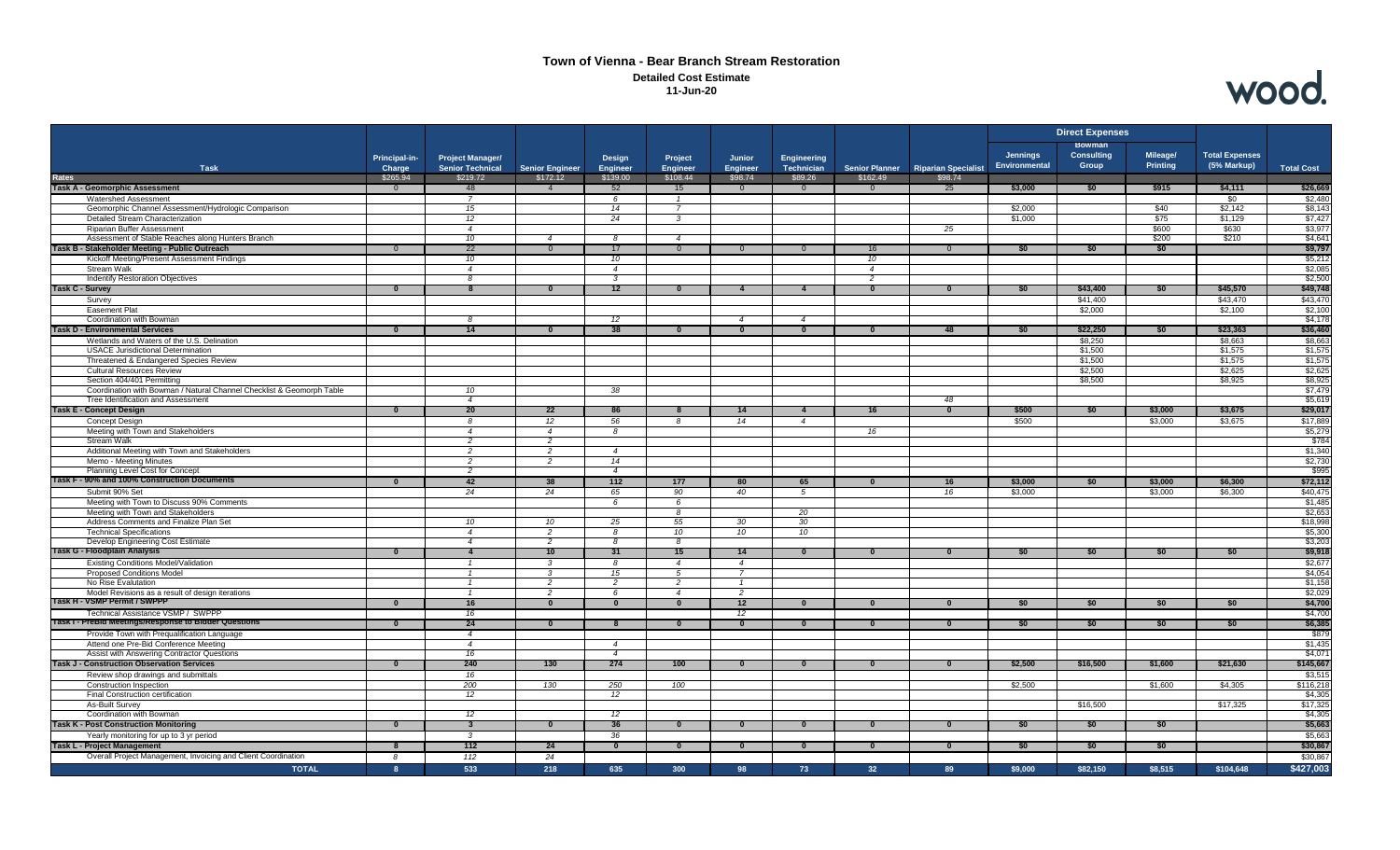## **ATTACHMENT B – SUBCONTRACTOR PROPOSALS**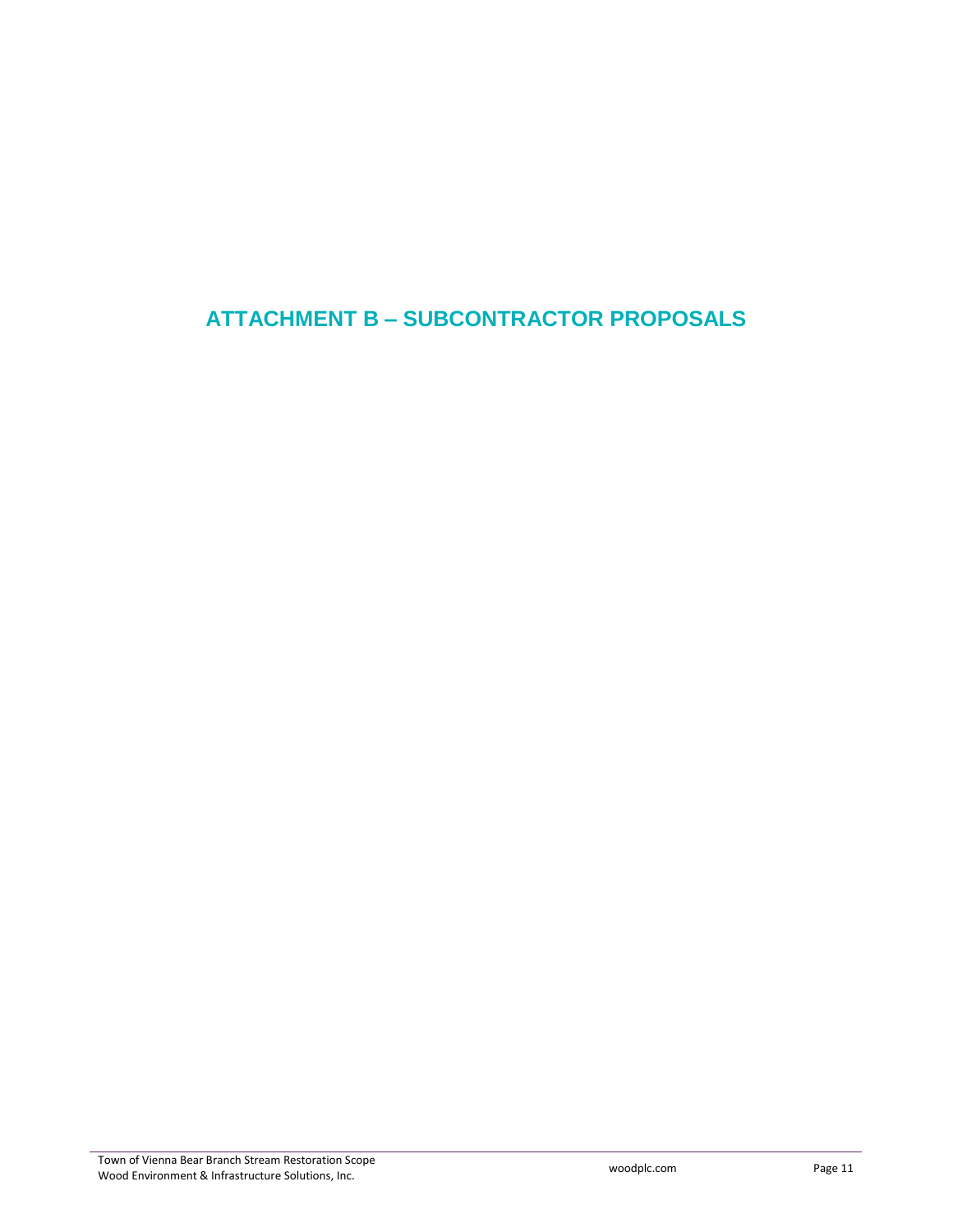

*Revised June 10, 2020 Revised May 21, 2020* May 15, 2020

Troy Biggs Wood 4795 Meadow Wood Ln., Suite 310 Chantilly, Virginia 20151

## **Re: Bear Branch – Southside Park / Accotink Creek Stream Restoration, Town of Vienna, VA Proposal to provide Survey and Environmental services**

Dear Mr. Biggs:

*Bowman Consulting is pleased to submit our revised tasks and fees for Land Surveying, and Environmental services to support you and WOOD on the Bear Branch Stream Restoration in the Town of Vienna, Virginia.* 

Bowman Consulting has the resources and experience to make your project a success. In addition to Surveying services, BCG also provides Engineering, Planning, 3D Laser Scanning, Subsurface Utility Engineering Services (SUE), Landscape Architectural, Right-of-Way Services and Transportation services to clients across the nation.

## **PROPOSAL ASSUMPTIONS AND PROJECT UNDERSTANDING**

Standard of Care - Services provided by BCG under this proposal will be performed in a manner consistent with the degree of care and skill ordinarily exercised by members of the same profession practicing under similar circumstances, including standard of care at the time the services were provided.

Quality Control - A portion of the stated compensation is set-aside for Quality Control/Quality Assurance, which is part of the BCG Quality Control Policy.

## **SCOPE OF SERVICES AND FEES**

The scope of services (the "Scope") and associated fees shall be as follows:

## **1. Perform a Topographic Survey and Limited Property Survey:**

Bowman Consulting Group (BCG) will perform topographic surveying services as need to complete the design and engineering of the Bear Branch stream restoration. Survey services includes the following:

Establish a semi-permanent horizontal and vertical control network using GPS and conventional technology. Horizontal datum will be NAD83, and vertical will be NAVD88 as required. This task includes setting temporary control as needed to complete the surveying. Semi-permanent control will be set in locations that will remain usable during construction and as-built operations.

BCG will perform property research to determine current ownership of the properties adjacent to the stream restoration survey, including research to acquire subdivision plats, public right-of-way information and public utility easements as shown on the subdivision plats.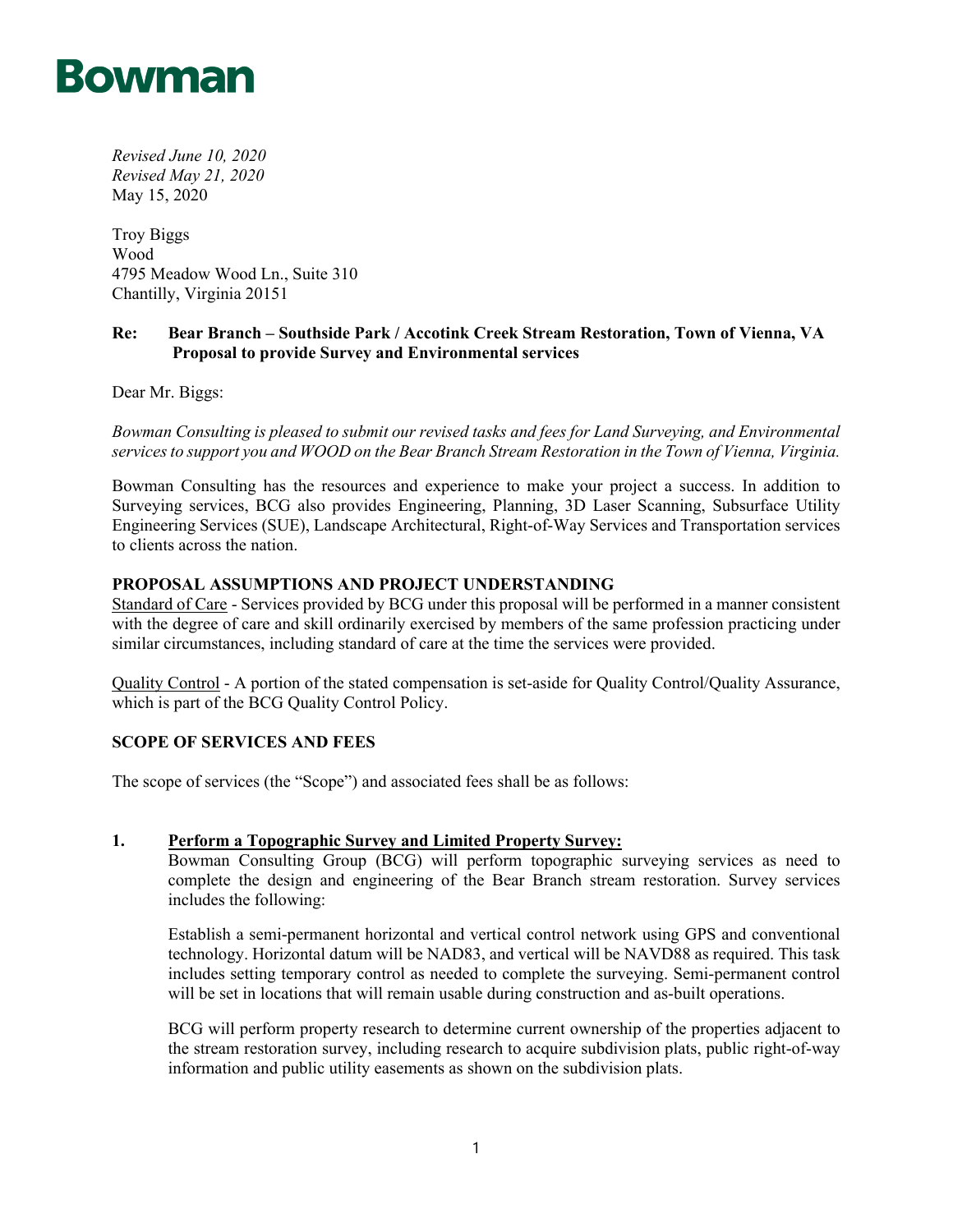With parcel and right-of-way research completed and property boundaries processed in AutoCAD; our surveyors will perform reconnaissance and locate sufficient property corner monuments and evidence of property lines including, iron pins, fence corners, fence lines necessary to accurately depict the property boundaries on the topographic survey base.

Concurrent with the property survey, BCG will perform a field run topography/stream crosssection survey and utility as-built necessary to design the proposed stream restoration. This task shall include the following:

- Perform a field run topographic and cross-section survey at approximately on about 1,900 linear feet of the Bear Branch stream and tributary.
- Cross-section survey will include the following details on the stream channel:
	- TWG thalweg (deepest part of channel cross section not centerline).
		- RCH right toe of channel (bottom edge of channel, or toe of channel bank).
		- RTB right top of bank (of main channel).
		- LCH left toe of channel (bottom edge of channel, or toe of channel bank).
		- LTB left top of bank (of main channel).
- Cross-section will be taken at approximately 50-foot intervals and includes intermediate crosssections at bends, or other critical features in the stream.
- Topographic survey includes locating significant natural features within the stream channel.
- It is estimated that *approximately 8-acres* of topography is included.
- Topography will represent 1-foot contour intervals.
- BCG surveyors will take photographs of significant features and link them to the topographic survey.
- BCG will locate all visible indications of utility such as water meter, fire hydrants, valves, poles – including pole numbers, wires, transformers, pedestals, vaults, etc. Sanitary sewer and accessible storm sewer structures will locate and as-built, to acquire invert of pipes, and pipe sizes and pipe material. Any storm culverts will be surveyed and as-built.
- Surveying along Ross Drive SW will include capturing data to the top of curb nearest to the stream and site survey (does not include a full roadway survey).
- After a complete inspection of the site, BCG will coordinate with Miss-Utility to locate any suspected subsurface utilities. If subsurface utilities are delineated on the ground, BCG surveyors will locate the paint or flags, identify the utility and include the information on the topographic survey base.
- BCG will field locate wetlands flagged and provide the wetlands location to the to the BCG environmental team and update the topographic survey base to include the flagged wetlands.
- *Individual trees 4"* in diameter and larger (measured at breast height) will be identified by species, tagged and survey located within the survey limits.
- Final deliverable includes a certified topographic survey prepared by a surveyor licensed in the Commonwealth of Virginia and includes delivering an AutoCAD digital file developed at the scale requested for engineering and depicting 1-foot contour intervals and referencing select spot elevations and cross-sections.

## **FEE: Lump Sum of \$41,400.00**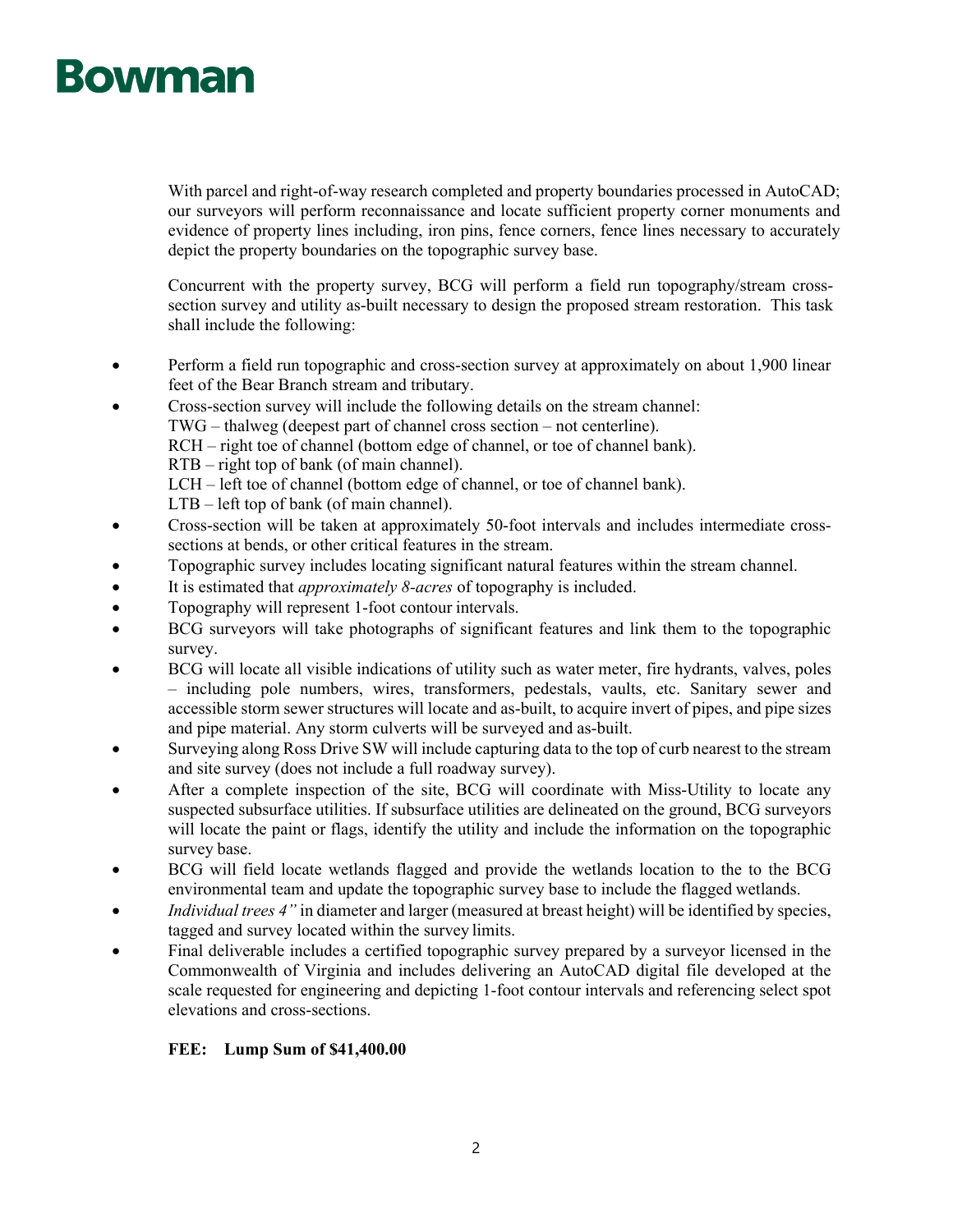## *2. Easement Plat:*

*Under this task BCG shall prepare an easement plat for Fairfax County Map#0491-02-0004, at 1319 Ross Drive SW, Vienna. Excludes Review or submission fees.* 

## *FEE: Lump Sum of \$2,000.00*

## *3. Provide a Post-Construction As-Built Survey:*

*After construction of the stream restoration is complete, BCG surveyors will provide an as-built survey of the site to locate the critical constructed features. This task includes as- built topography, utility as-built, as-built of the critical stream restoration hardscape and natural features, provide photographs, etc. The deliverable shall include a certified as-built survey prepared by a licensed surveyor in the Commonwealth of Virginia, and provide an AutoCAD file, upon request.*

*FEE: Lump Sum of \$16,500.00*

## **Environmental Services**

## **4. Wetlands and Waters of the U.S. Delineation:**

BCG shall conduct a wetland delineation within the Project limits based on the requirements of the Corps of Engineers' Wetlands Delineation Manual (1987) and the Regional Supplement to the Corps of Engineers Wetland Delineation Manual: Eastern Mountains and Piedmont Region (Version 2.0, 2012). BCG shall delineate and flag the boundaries of waters of the U.S. and wetlands and will collect photographs and data points to document existing site conditions and jurisdictional areas. BCG will then prepare and submit to the Town a Wetland Delineation Report and Map, which summarize the results of the field investigation and identify those areas that are most likely within the regulatory purview of the U.S. Army Corps of Engineers (USACE).

Please note that the flagged waters of the U.S. and wetland boundaries shall be field-located under separate survey task.

## **FEE: Lump Sum of \$8,250.00**

## **5. USACE Jurisdictional Determination:**

Following approval by the Town, BCG shall submit the Wetland Delineation Report and Map with a Jurisdictional Determination (JD) Request to the USACE. BCG shall then meet with the USACE at the Project to review and confirm the flagged waters of the U.S. and wetland boundaries, and will update the Wetland Delineation Map as necessary to reflect any changes agreed to in the field. During the site visit, BCG shall also review the concept design for the Project with the USACE to obtain preliminary feedback concerning the proposed stream restoration activities and Section 404/401 permitting requirements.

## **FEE: Lump Sum of \$1,500.00**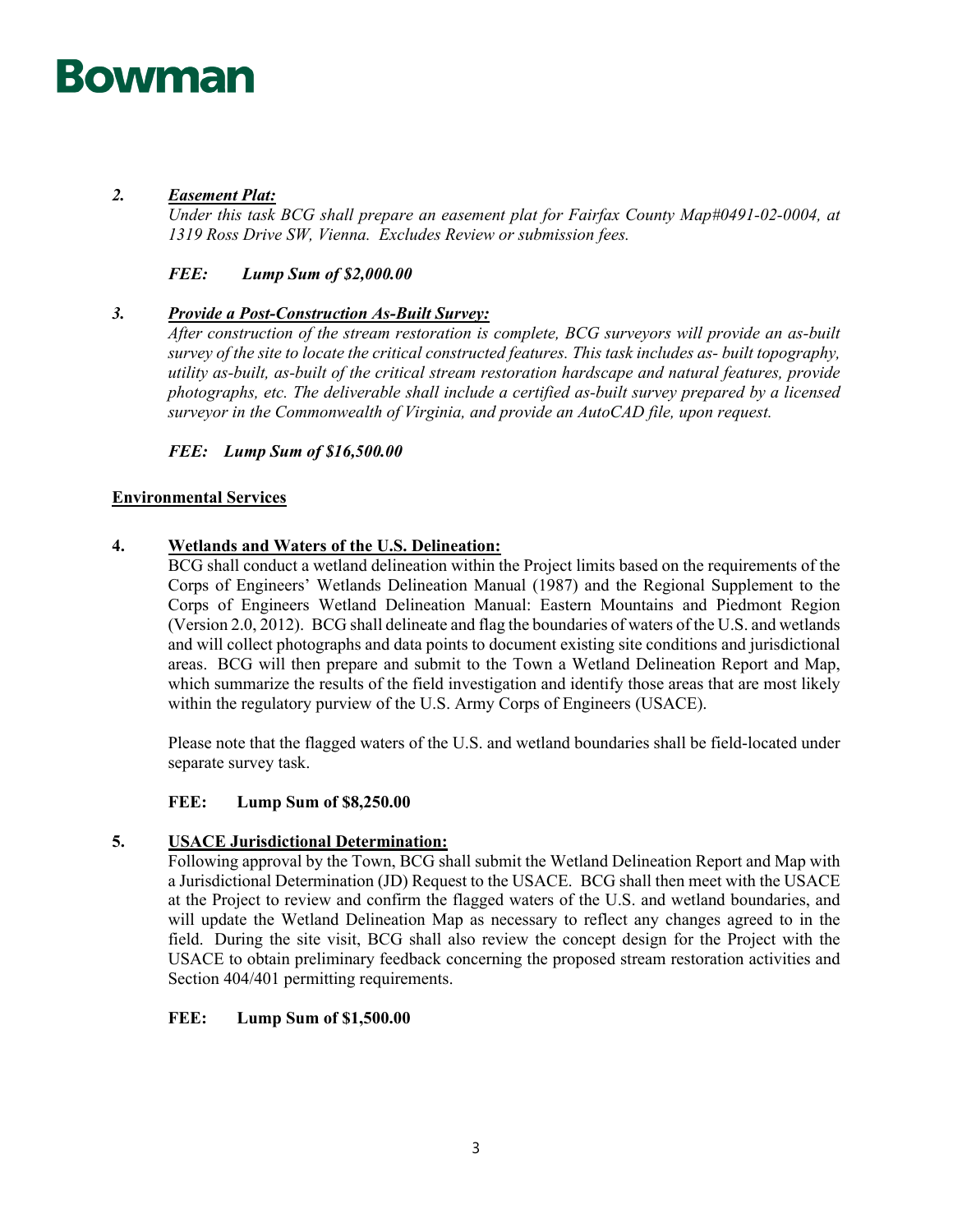## **6. Threatened and Endangered Species Review:**

BCG shall prepare and submit a Project Review request to the Virginia Department of Conservation and Recreation (DCR), Division of Natural Heritage, to obtain preliminary information related to Federal or State-listed threatened and endangered species and other natural heritage resources for the Project. BCG shall also conduct searches of the U.S. Fish and Wildlife Service's (FWS) Information, Planning and Conservation System (IPaC) and the Virginia Department of Game and Inland Fisheries' (DGIF) Fish and Wildlife Information Service (VaFWIS) to determine the potential for Federal or State-listed threatened and endangered species on, or in the vicinity of, the Project, and review the Center for Conservation Biology's VA Eagle online database. BCG shall then prepare a summary letter and exhibit to the Town detailing the results of the reviews, general habitat descriptions for the Project, and the potential for the occurrence of listed threatened and endangered species on the Project.

Please note that this task specifically excludes species-specific field surveys that may be recommended or required based on the results of the Review, or during Section 7 consultation by the USACE.

## **FEE: Lump Sum of \$1,500.00**

## **7. Cultural Resources Review:**

BCG shall conduct a review of the Virginia Department of Historic Resources' (DHR) Virginia Cultural Resource Information System (V-CRIS) to identify any documented cemeteries, archaeological sites, architectural resources, historic districts or other cultural resources on, or in the immediate vicinity of, the Project. BCG shall then submit a Project Review Request submission package to DHR through their ePIX system to obtain preliminary feedback concerning the proposed stream restoration activities at the Project and potential effects on historic resources. BCG shall then coordinate with the Client concerning the findings and results of DHR's Review, including the extent of any recommended archaeological and cultural resource surveys.

Please note that this task specifically excludes field investigations, archaeological and cultural resource surveys, and Memorandum of Understanding that may be recommended or required by DHR following their review of the Project, or during Section 106 coordination by the USACE.

## **FEE: Lump Sum of \$2,500.00**

## **8. Section 404/401 Permitting:**

BCG shall prepare and submit a Joint Permit Application/Pre-Construction Notification (JPA/PCN) for the Project to the USACE, Virginia Department of Environmental Quality (DEQ), and Virginia Marine Resources Commission (VMRC) for authorization to impact waters of the U.S. and wetlands under Nationwide Permit (NWP) 27 (Aquatic Habitat Restoration, Enhancement, and Establishment Activities), for which DEQ has issued conditional Section 401 Water Quality Certification; it is anticipated that VMRC shall issue a No Permit Required Letter for the Project. This task includes serving as Town's Agent and submitting the JPA/PCN package with accompanying exhibits and supporting information, including Section 7 Endangered Species Act and Section 106 National Historic Preservation Act information, and a mitigation monitoring plan with success criteria as required by NWP 27.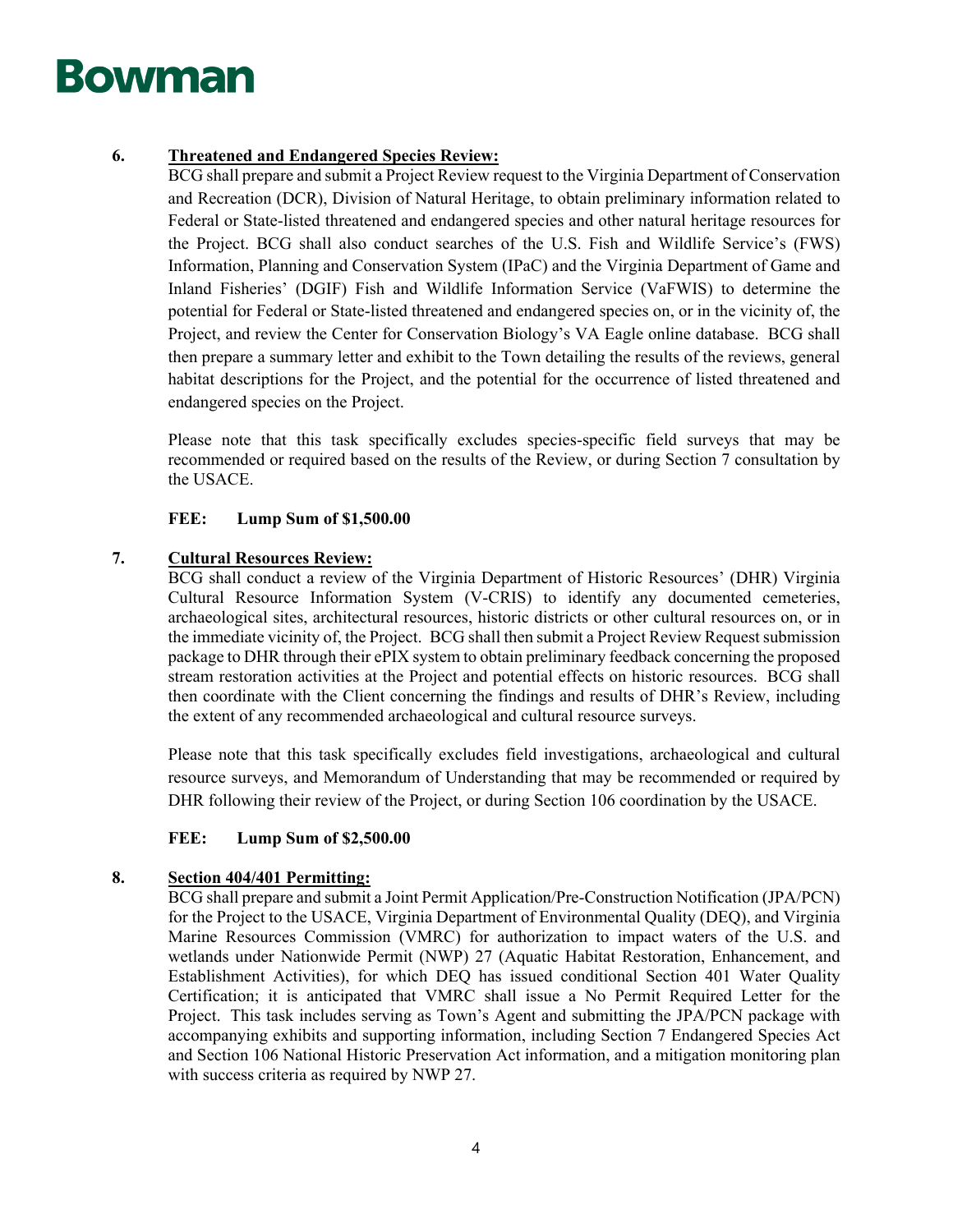BCG will also meet and coordinate with the Town and USACE concerning the proposed Project and impacts, respond to additional information requests and agency comments concerning the JPA/PCN, and negotiate the terms and conditions under which the final Permit shall be issued.

## **FEE: Lump Sum of \$8,500.00**

## **SUMMARY MATRIX**

|                               | Topographic and Limited Property Survey     | \$41,400.00 Lump Sum  |  | \$41,400.00 |
|-------------------------------|---------------------------------------------|-----------------------|--|-------------|
| 2                             | <b>Easement Plat</b>                        | $$2,000.00$ Lump Sum  |  | \$2,000.00  |
| 3                             | Post-Construction As-Built Survey           | $$16,500.00$ Lump Sum |  | \$16,500.00 |
| <b>Environmental Services</b> |                                             |                       |  |             |
| 4                             | Wetlands and Waters of the U.S. Delineation | $$8,250.00$ Lump Sum  |  | \$8,250.00  |
| 5                             | <b>USACE</b> Jurisdictional Determination   | $$1,500.00$ Lump Sum  |  | \$1,500.00  |
| 6                             | Threatened and Endangered Species Review    | $$1,500.00$ Lump Sum  |  | \$1,500.00  |
|                               | <b>Cultural Resources Review</b>            | $$2,500.00$ Lump Sum  |  | \$2,500.00  |
| 8                             | Section 404/401 Permitting                  | \$8,500.00 Lump Sum   |  | \$8,500.00  |
| <b>Total Estimated Fee</b>    | \$82,150.00                                 |                       |  |             |

## **ASSUMPTIONS**

The fees quoted above are based on work being performed in a systematic, orderly and progressive manner. If this is impossible because of circumstances peculiar to the particular operations, lump sum fees listed shall not apply, and instead work will be billed in accordance with our prevailing hourly rate schedule. The following circumstance, among others will necessitate charges being based on hourly rates:

- Work requiring less than 4-hour survey party day at the site, unless performed at the discretion of BCG.
- Re-stakes of all types.
- Work area not cleared of trash, building materials, vehicles, earth, etc.
- Both horizontal and/or vertical control points destroyed so as to require resetting necessary control for the job.
- Work requiring overtime when requested by you. Under these conditions, hourly rates will be at 1.5 times the quoted hourly rates charged. Sundays and holidays will be billed at 2.0 times the appropriate rate. All overtime is subject to the availability of personnel.
- Any additional work requested that is not specifically covered in the above scope of work.
- Cut sheets will be delivered by close of business the day following completion of stakeout.
- Client is responsible to provide traffic control, if needed.
- A minimum 48-hour notification is required for all stakeout requests.

## **EXCLUSIONS**

- Services other than described herein
- All Archaeological Survey
- ALTA/NSPS Land Title Survey
- Bio-Retention Filters
- Boundary Survey
- Construction Administration Services
- Color Renderings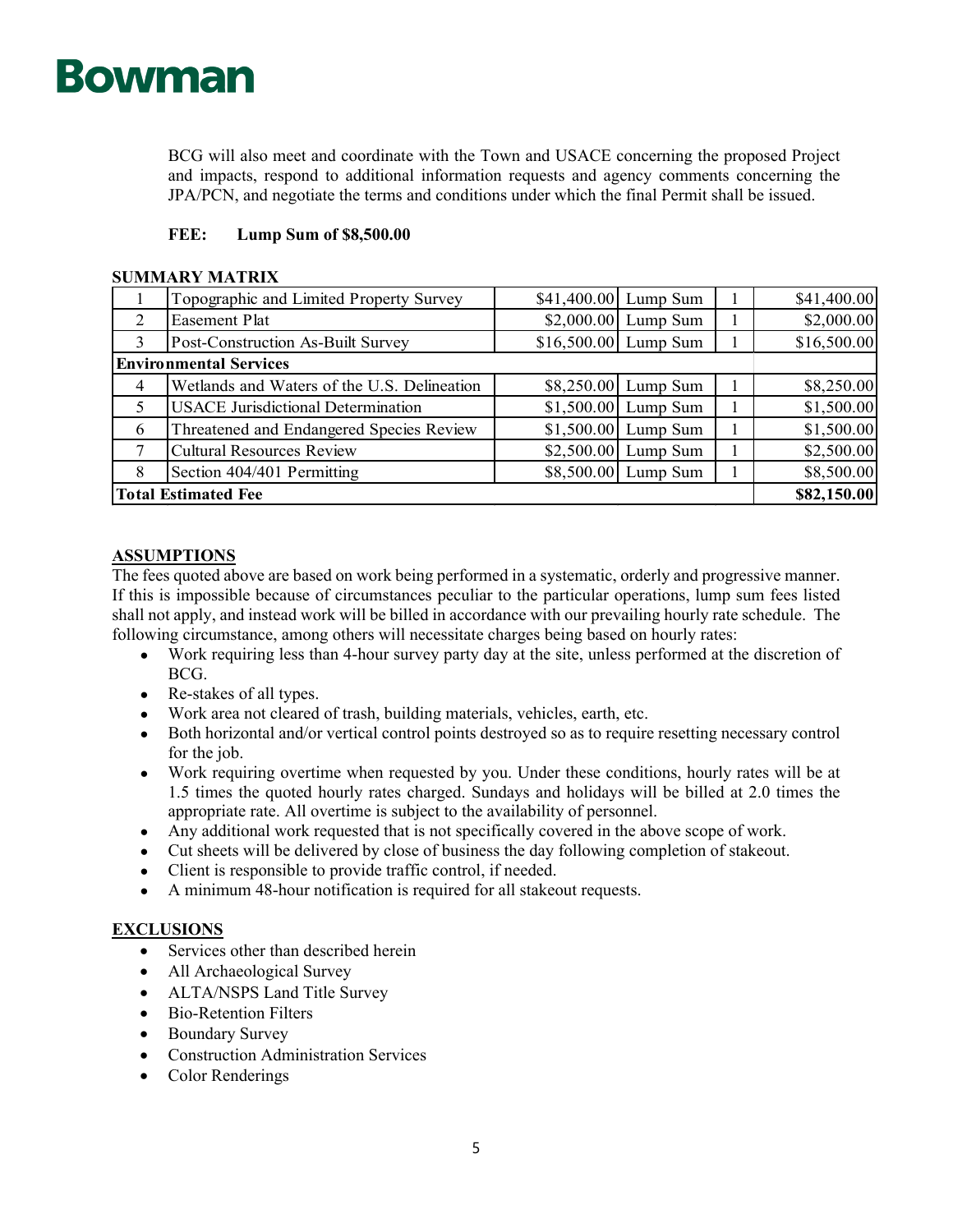- Exhibits other than described herein
- Final Building Location
- Final Cost Estimates Geotechnical Report
- Hardscape Design and Layout
- Monitoring and/or Testing
- Off-site Design services other than those described
- Permits
- Record Plats
- Site Design
- Submission Fees

## **REIMBURSABLE EXPENSES**

Reimbursable expenses shall include actual expenditures made by BCG in the interest of the Project and will be invoiced at the actual cost to BCG plus fifteen percent (15%) for handling and indirect costs. Reimbursable expenses shall include but not be limited to costs of the following:

- Mailing, shipping, and out-source delivery (i.e. DHL, FedEx) costs
- Fees and expenses of special consultants as authorized by the Client

## **REPROGRAPHIC, COURIER AND OTHER CHARGES**

Reprographic, plotting, in-house courier, and archive retrieval services will be invoiced in accordance with Schedule A attached hereto.

## **CLIENT RESPONSIBILITIES**

The Client shall be responsible for obtaining permission for BCG, its employees, agents and subcontractors to enter onto the subject property and any properties in the vicinity as reasonably necessary for BCG to perform the services described herein. By either countersigning this Proposal or verbally authorizing BCG to proceed, the Client warrants and represents that it has obtained such permission. The Client shall provide the following items upon request of BCG in a timely manner and at no expense to BCG:

- Site Access Permissions
- Title Report (if required)

## **OTHER TERMS**

This proposal is based on the scope of services indicated herein and the information available at the time of the proposal preparation. If any additional services are required due to unforeseen circumstances and/or conditions, Client or regulatory requested revisions, additional meetings, regulatory changes, etc., BCG will notify the Client that additional scope of work and fees are required and will obtain the Client's written approval prior to proceeding with any additional work.

Please indicate your acceptance of this proposal by executing below and returning a copy to this office. Thank you for the opportunity to provide services to Wood.

Sincerely, BOWMAN CONSULTING GROUP, LTD.

Breat Evans

Brent Evans Director of Survey - Principal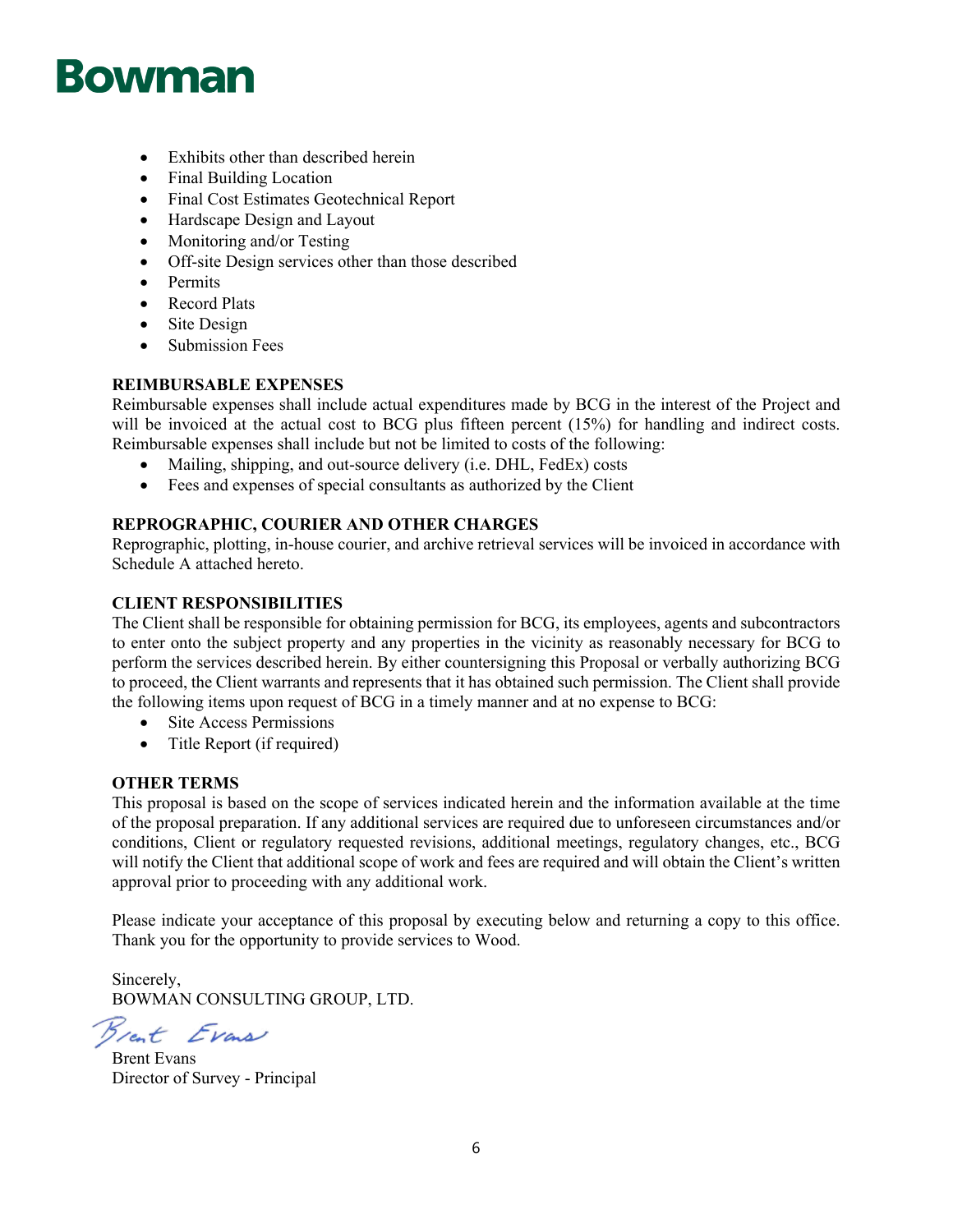

Wood hereby accepts this Proposal (per agreement dated 03/06/2015) and authorizes BCG to proceed with the Project.

(Signature)

WOOD

**By:**

Printed Name:

Title:

Date: